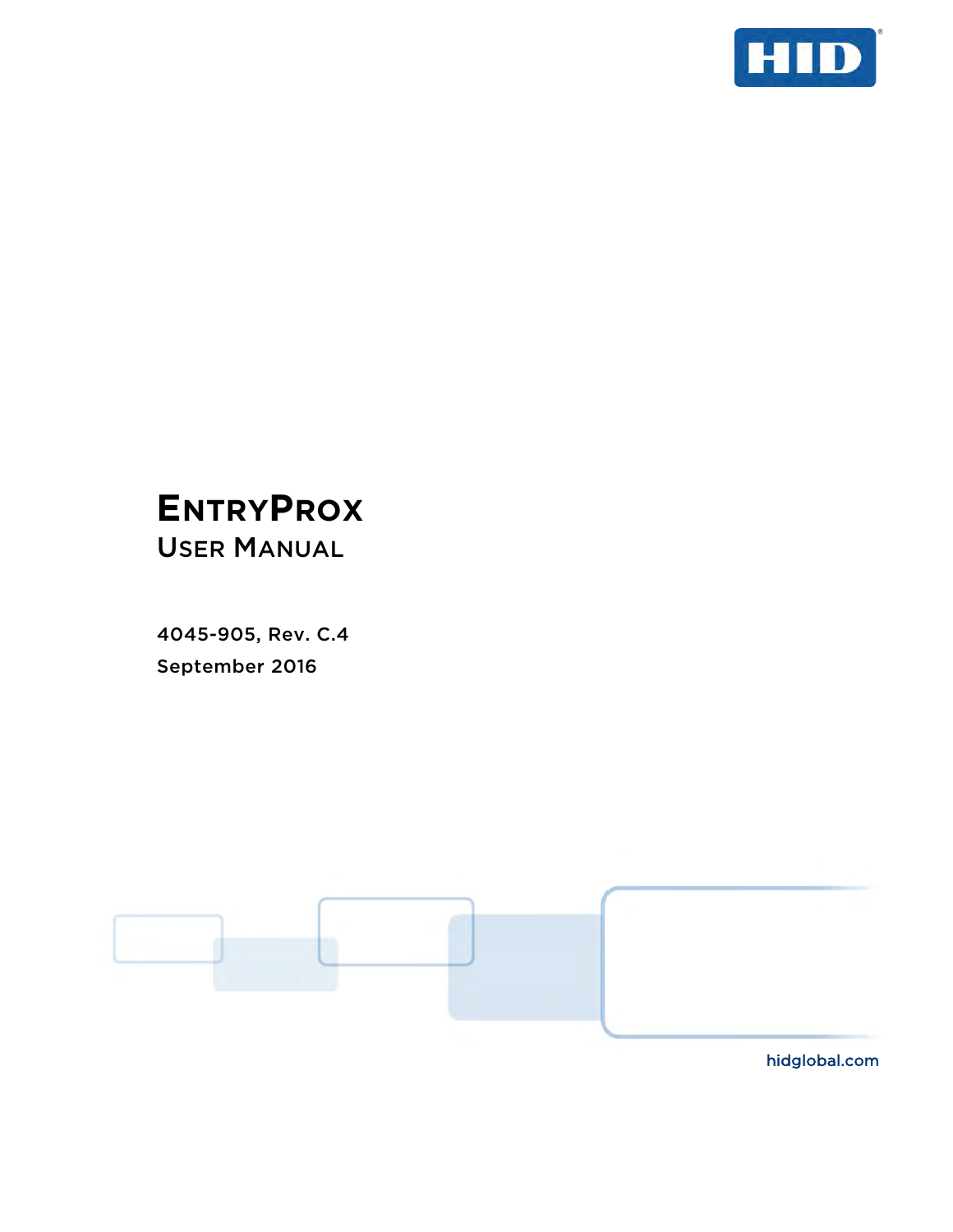

## **Copyright**

©2002 - 2016 HID Global Corporation/ASSA ABLOY AB.

All rights reserved. This document may not be reproduced, disseminated or republished in any form without the prior written permission of HID Global Corporation.

## **Trademarks**

HID GLOBAL, HID, the HID logo, and EntryProx are the trademarks or registered trademarks of HID Global Corporation, or its licensors, in the U.S. and other countries. All other trademarks, service marks, and product or service names are trademarks or registered trademarks of their respective owners.

## **Revision History**

| <b>Date</b>       | <b>Description</b>                                                                            |     |
|-------------------|-----------------------------------------------------------------------------------------------|-----|
| September 2016    | Removed references to PDAs and DCD/DTDs, which are no longer<br>supported.                    | C.4 |
| <b>March 2014</b> | Added French translation of warning statement.<br>C.3                                         |     |
| February 2007     | Reformatted, added correct IP statement                                                       | C.2 |
| August 2006       | Error correction in EntryProx User Guide 4045-905 C.0 - page 33,<br>add ".com" to hidcorp URL | C.1 |
| May 2006          | Added PDA support for logging data.                                                           | C.0 |

## **Contacts**

For additional offices around the world, see [www.hidglobal.com](http://www.hidglobal.com/contact/corporate-offices) corporate offices.

| <b>Asia Pacific</b>                                                                                                                            |  |  |
|------------------------------------------------------------------------------------------------------------------------------------------------|--|--|
| 19/F 625 King's Road<br>North Point, Island East<br>Hong Kong<br>Phone: 852 3160 9833<br>Fax: 852 3160 4809                                    |  |  |
| <b>Brazil</b>                                                                                                                                  |  |  |
| Condomínio Business Center<br>Av. Ermano Marchetti, 1435<br>Galpão A2 CEP 05038-001<br>Lapa - São Paulo/SP<br>Brazil<br>Phone: 55 11 5514-7100 |  |  |
|                                                                                                                                                |  |  |

HID Global Customer Support: [www.hidglobal.com/support](http://www.hidglobal.com/support)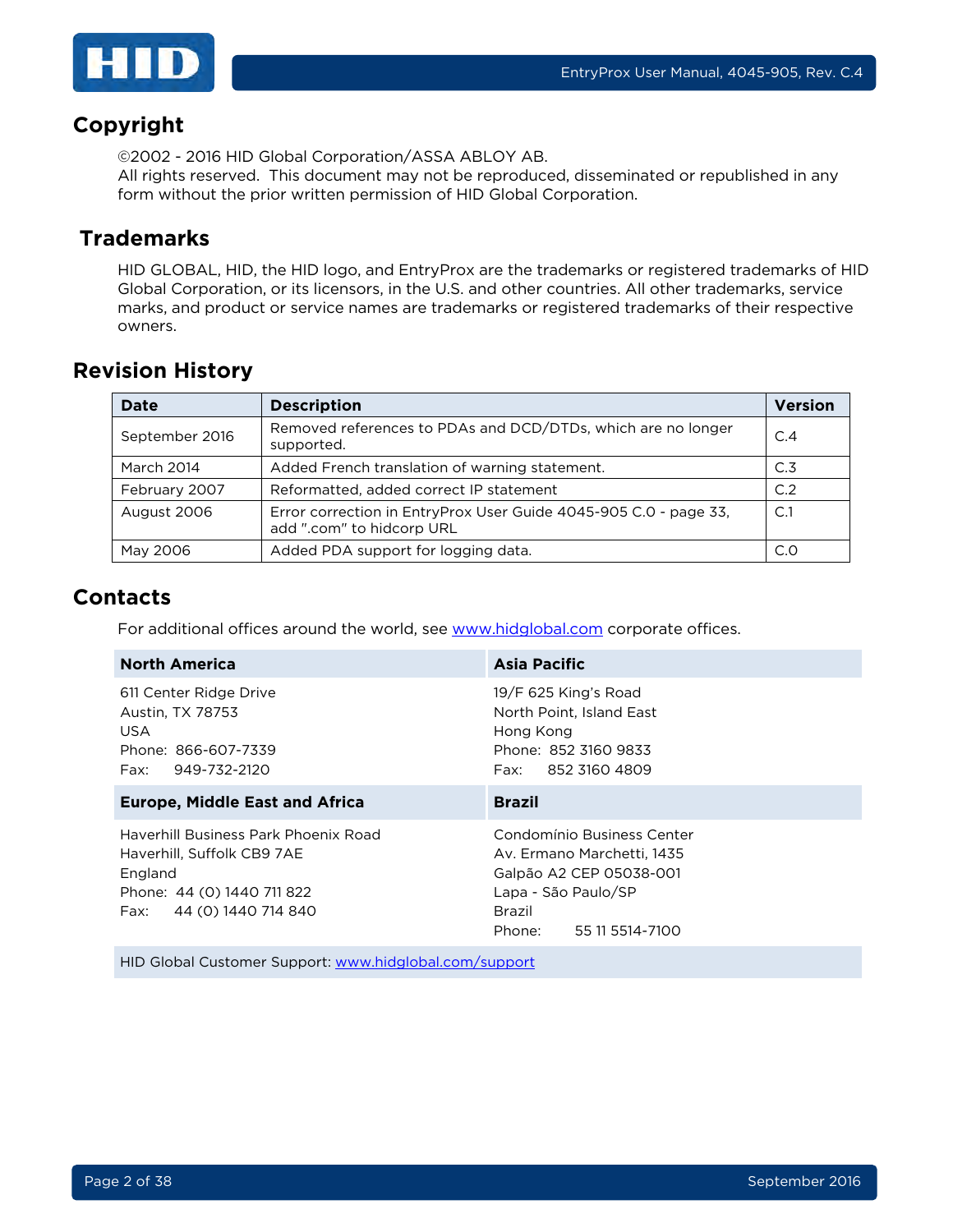

## **Contents**

| 1 |                                                                               |  |
|---|-------------------------------------------------------------------------------|--|
| 2 |                                                                               |  |
|   |                                                                               |  |
|   |                                                                               |  |
|   |                                                                               |  |
|   |                                                                               |  |
|   |                                                                               |  |
| 3 |                                                                               |  |
|   |                                                                               |  |
|   |                                                                               |  |
| 4 |                                                                               |  |
|   |                                                                               |  |
|   |                                                                               |  |
|   |                                                                               |  |
|   |                                                                               |  |
|   |                                                                               |  |
|   | 4.6 Standard Filler or Secure Filler as Request to Exit Label Installation 16 |  |
|   | 4.6.1                                                                         |  |
|   | 4.6.2                                                                         |  |
|   |                                                                               |  |
|   |                                                                               |  |
|   |                                                                               |  |
| 5 |                                                                               |  |
|   |                                                                               |  |
|   |                                                                               |  |
|   |                                                                               |  |
|   |                                                                               |  |
| 6 |                                                                               |  |
|   |                                                                               |  |
|   |                                                                               |  |
|   |                                                                               |  |
|   |                                                                               |  |
|   |                                                                               |  |
|   |                                                                               |  |
|   |                                                                               |  |
|   |                                                                               |  |
|   |                                                                               |  |
| 7 |                                                                               |  |
|   |                                                                               |  |
|   |                                                                               |  |
|   |                                                                               |  |
|   |                                                                               |  |
|   |                                                                               |  |
|   |                                                                               |  |
|   |                                                                               |  |
|   |                                                                               |  |
|   |                                                                               |  |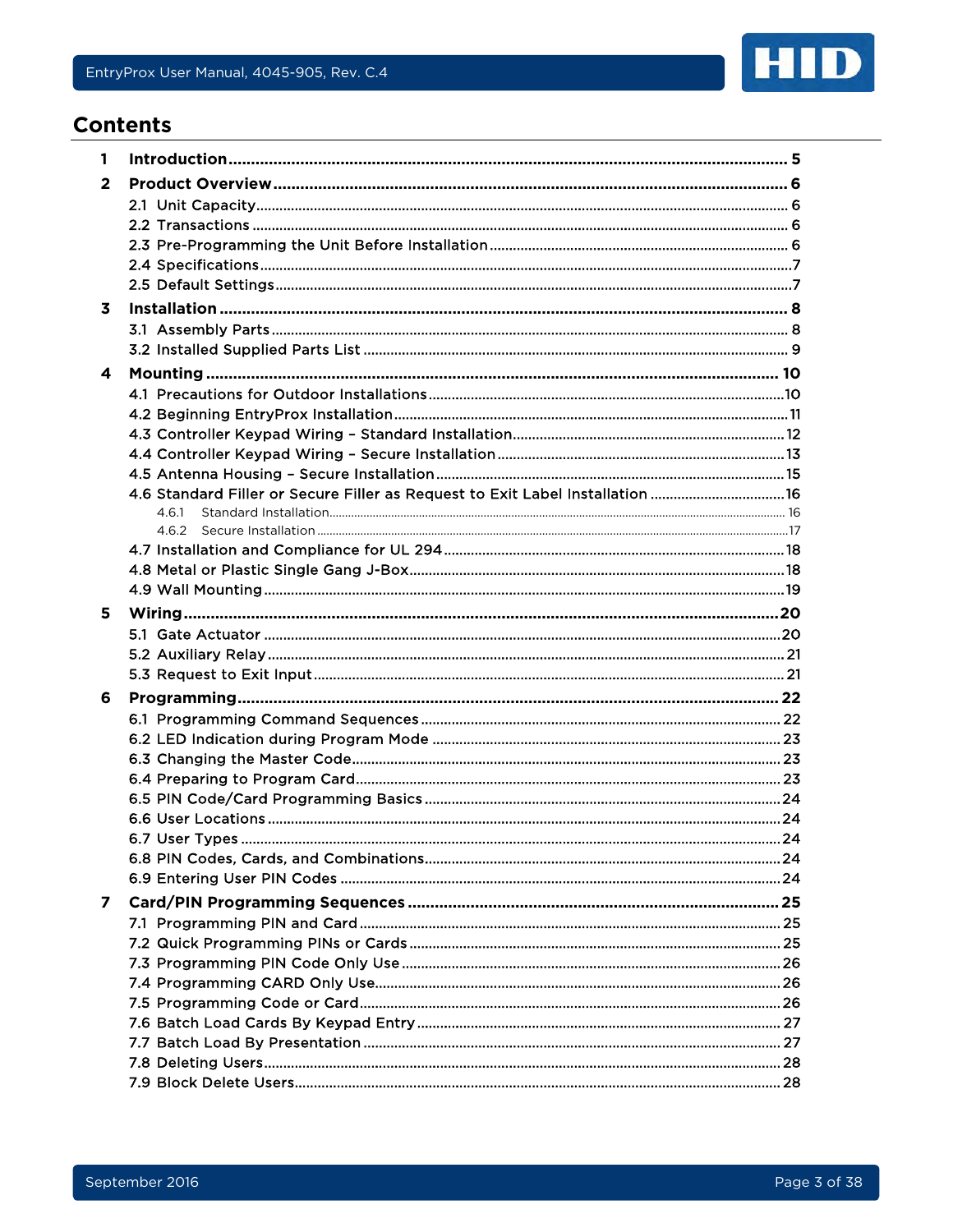

| 8 |  |
|---|--|
|   |  |
|   |  |
|   |  |
|   |  |
|   |  |
|   |  |
|   |  |
| 9 |  |
|   |  |
|   |  |
|   |  |
|   |  |
|   |  |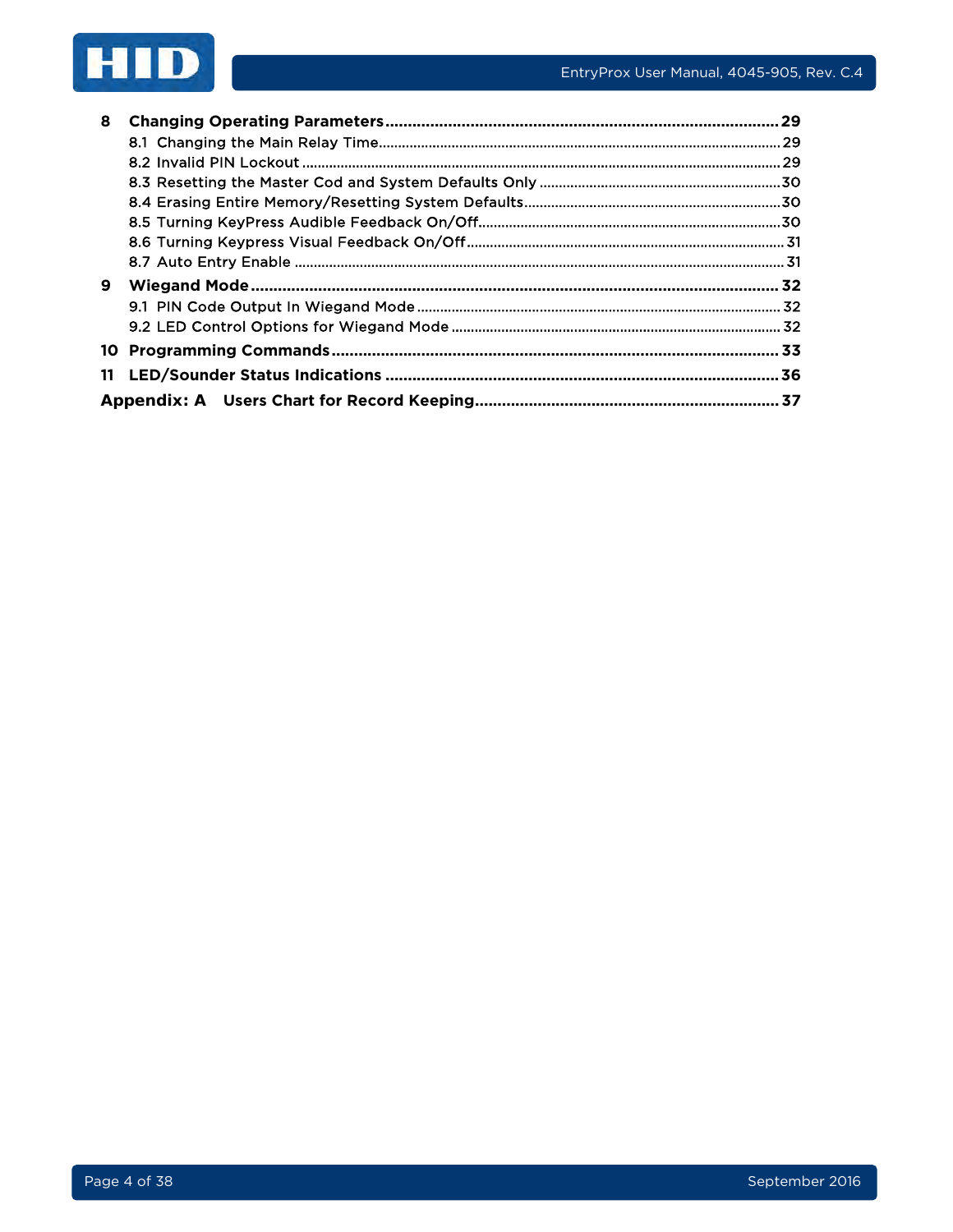

## <span id="page-4-0"></span>**1 Introduction**

This User Manual provides information and instructions for installing, wiring, and programming the EntryProx™ unit.

#### **IMPORTANT: READ BEFORE PROGRAMMING THE ENTRYPROX UNIT**

- **Keep a User List** When programming cards and PIN codes into your EntryProx, record each User Location, Card Number, PIN Code and the Name of the User. Use the blank form in *[Appendix: A: Users Chart for Record Keeping](#page-36-0)* as a photocopy master.
- **Change the Master Code** Change the Master Code from the factory default (User Location 1, PIN Code: 1234) to a new code (1 – 6 digits). Programming commands will not work until the default Master Code is changed. Keep a record of the new code in a safe place.
- **Program the New Master Code into Location 0** Once this is done, the default Master Code in User Location 1 can now be reprogrammed for normal access control use. **Note:** The Rev C EntryProx no longer reserves User Location 1 for the Master Code.
- **If the Master Code is Lost:**

**End Users:** Contact your dealer –A service call is required.

**Dealers:** Call HID Global Technical Support.

• **Consider a Secure Installation** - For exterior doors or other high-risk locations, a secure installation is recommended.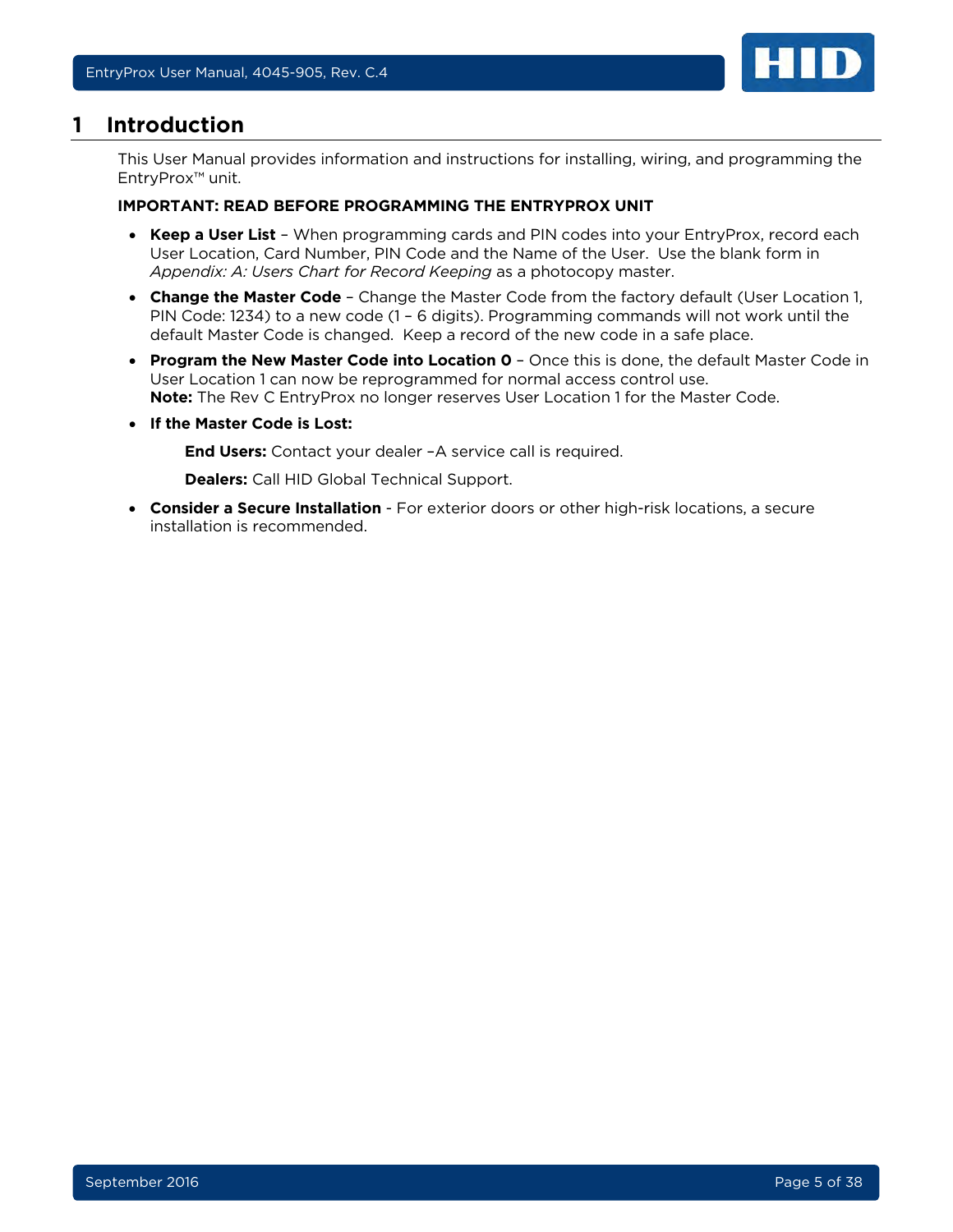

## <span id="page-5-0"></span>**2 Product Overview**

The EntryProx unit provides card and keypad access control for a single entrance. The unit can be installed in a standard one-stage configuration or a secure two-stage (remote) configuration. (Secure installation will be card-only.)

To gain access to the controlled door, the user presents their card to the reader and/or enters their PIN code into the keypad. The unit searches its memory for that card or PIN code. If the unit finds the card or PIN code, it unlocks the door or performs some other action that has been programmed for that user.

The EntryProx unit is compatible with all HID proximity access cards or key tags encoded with up to 37 bits of data. All programming options are performed using the controller keypad. Manual or batch card/tag programming via the keypad can be completed for 26-bit format only. A batch of cards or tags encoded in any format can be sequentially presented to the reader by entering a single keypad command.

## <span id="page-5-1"></span>**2.1 Unit Capacity**

The EntryProx unit can accommodate up to 2,000 users. Each user is assigned to a User Location (numbered 1 – 2000), which can have a card/key tag, a PIN code, or both a card/key tag and a PIN code. User Location 0 is reserved for the Master Code (used for programming, only).

## <span id="page-5-2"></span>**2.2 Transactions**

A maximum of 1,000 transactions can be stored in the EntryProx unit. Each transaction includes the time, the date, the User Location and the event. When maximum capacity is reached, the oldest transactions are overwritten.

#### <span id="page-5-3"></span>**2.3 Pre-Programming the Unit Before Installation**

Dealers and installers are advised to pre-program the unit at their offices before installing it at the site. Simply connect it to a 12VDC source, follow configuration and card enrollment instructions at the end of this guide, and disconnect the unit. Programming will be retained in memory. You will spend less time at the site, and by being familiar with programming, will be able to train the end user more effectively.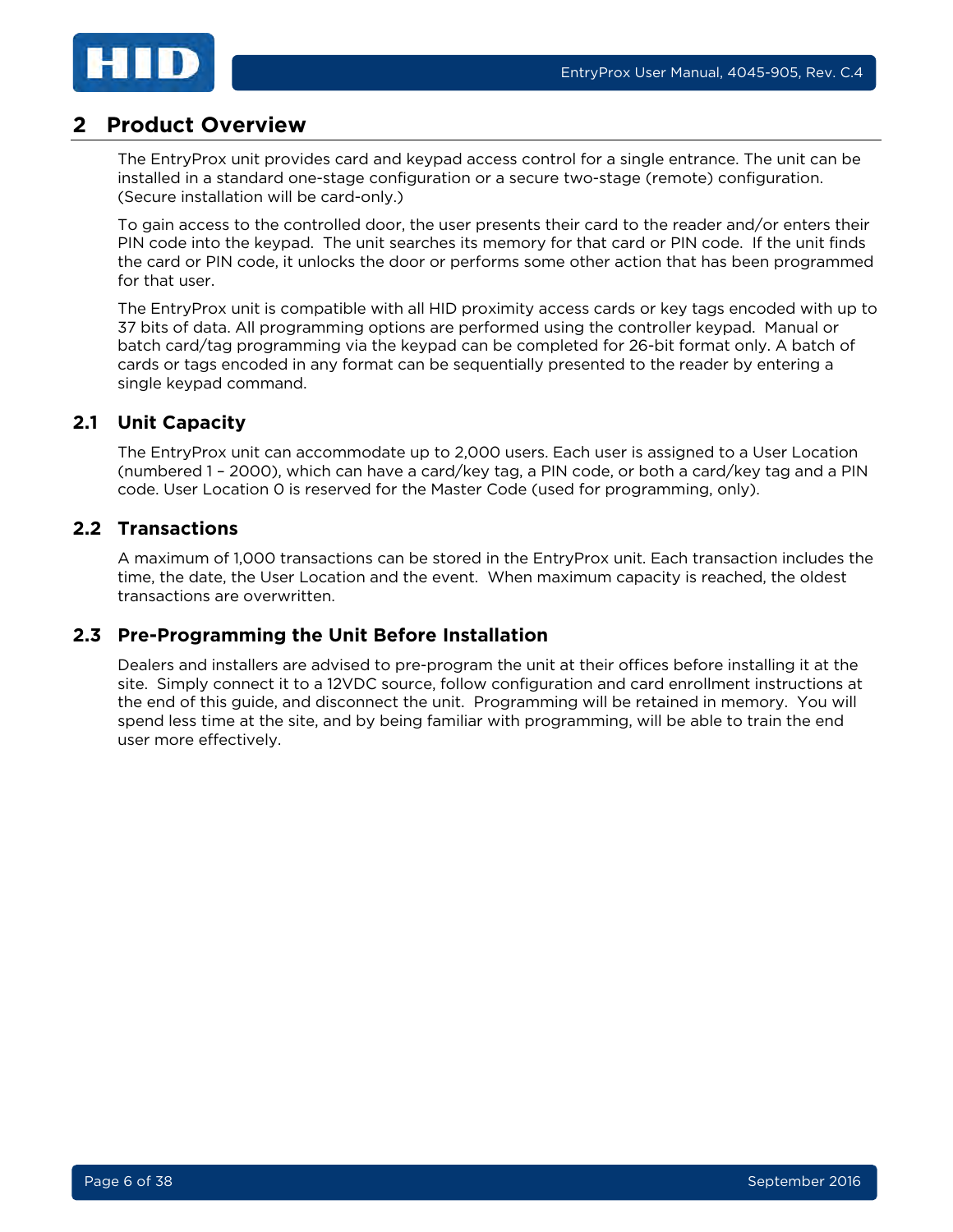

## <span id="page-6-0"></span>**2.4 Specifications**

| Category                  | <b>Requirement</b>                                                                                          |  |  |  |  |  |  |
|---------------------------|-------------------------------------------------------------------------------------------------------------|--|--|--|--|--|--|
| Environmental             |                                                                                                             |  |  |  |  |  |  |
| Operating                 | $-31^{\circ}$ F to $150^{\circ}$ F                                                                          |  |  |  |  |  |  |
| Temperature               | $(-35^{\circ}$ C to 66 $^{\circ}$ C) @ 30 VDC                                                               |  |  |  |  |  |  |
| <b>Operating Humidity</b> | 5 to 95% relative humidity.                                                                                 |  |  |  |  |  |  |
|                           | non-condensing                                                                                              |  |  |  |  |  |  |
| <b>Electrical</b>         |                                                                                                             |  |  |  |  |  |  |
| Power<br>Supply/Current   | 10 - 15V DC, linear, filtered and regulated power supply recommended 150 mA<br>for the EntryProx unit only. |  |  |  |  |  |  |
| Requirements              | Additional capacity or separate supply required for locking device or<br>peripherals.                       |  |  |  |  |  |  |
| <b>Mechanical</b>         |                                                                                                             |  |  |  |  |  |  |
| Height                    | 5.25 in (13.3 cm)                                                                                           |  |  |  |  |  |  |
| Width                     | 2.75 in (7 cm)                                                                                              |  |  |  |  |  |  |
| Depth                     | 1.625 in $(4.1 \text{ cm})$                                                                                 |  |  |  |  |  |  |
| <b>Relay Outputs</b>      |                                                                                                             |  |  |  |  |  |  |
| Main Relay, Aux<br>Relay  | Form C (switches up to 1A inductive load, 2A resistive @ 30VDC)                                             |  |  |  |  |  |  |
| Sounder                   | 4000 Hz, defeatable                                                                                         |  |  |  |  |  |  |
| <b>LEDs</b>               | Bi-Color (red/green)                                                                                        |  |  |  |  |  |  |
|                           | Amber                                                                                                       |  |  |  |  |  |  |
|                           | Infrared                                                                                                    |  |  |  |  |  |  |

## <span id="page-6-1"></span>**2.5 Default Settings**

The EntryProx unit is shipped with the following default settings.

| <b>Parameter</b>                                    | <b>Default Setting</b> |
|-----------------------------------------------------|------------------------|
| Master Code (User Location 1)                       | 1234*                  |
| Code must be changed before programming the unit.   |                        |
| Main Relay energizes for                            | 5 seconds              |
| Audible Keypress Feedback                           | ON                     |
| Local Propped Door Sounder activates after          | 30 seconds             |
| Local Forced Door Sounder activates immediately for | 10 seconds             |
| Data Output Port                                    | Infrared (IR) port     |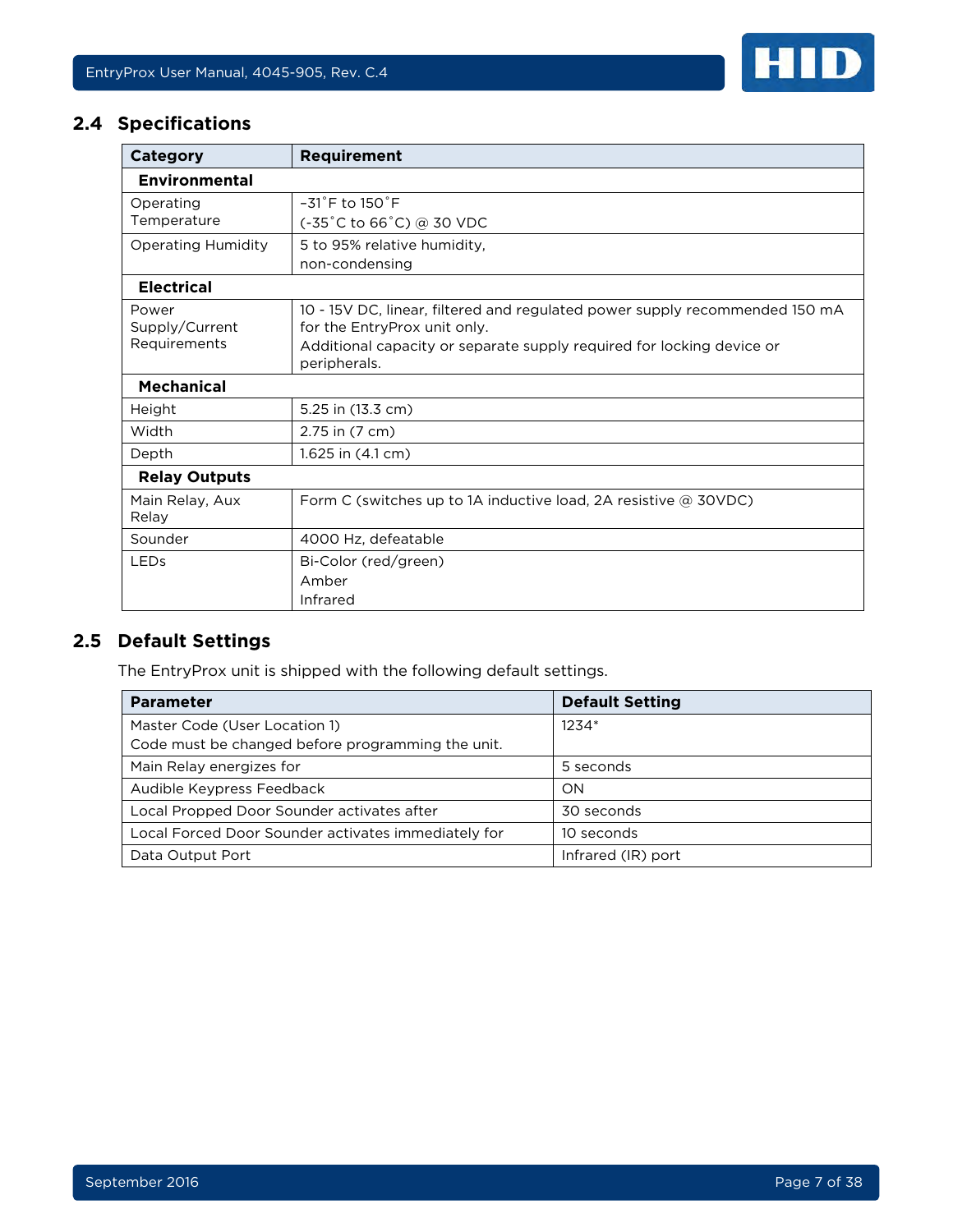

## <span id="page-7-0"></span>**3 Installation**

You can install the EntryProx unit by using a standard installation method or a secure installation method. Both installation methods require that you mount the EntryProx unit to a wall or glass surface.

#### <span id="page-7-1"></span>**3.1 Assembly Parts**

Before you install the EntryProx, be sure that you have the correct factory and installer supplied parts listed and illustrated below.

- A. Controller Keypad Unit **I. Silicone Rubber Cushion**
- B. Controller Keypad Backplate **J. Self-Adhering Pads**
- C. Cable Assemblies K. 2-pin Jumper<sup>1</sup>
- D. Antenna Backplate L. Filler Piece
- 
- 
- G. Mounting Screws C. Hex wrench<sup>2</sup>
- H. Press to Exit Label
- 
- 
- 
- 
- E. Antenna Housing The M. Lithium "Coin Cell" Battery<sup>2, 3</sup>
- F. Blank Label **Example 2** N. Cover screws hex and tamper<sup>2</sup>
	-
- <sup>1</sup> Pre-installed on main board connector P2, pins 5 & 6.
- <sup>2</sup> Not shown in the following figure.
- <sup>3</sup>**Caution: Replace Battery with Panasonic BR1225 only. Use of another battery may present a risk of fire or explosion. Battery may explode if mistreated. DO NOT recharge, disassemble or dispose of battery in fire.**

#### *Factory Supplied Parts*

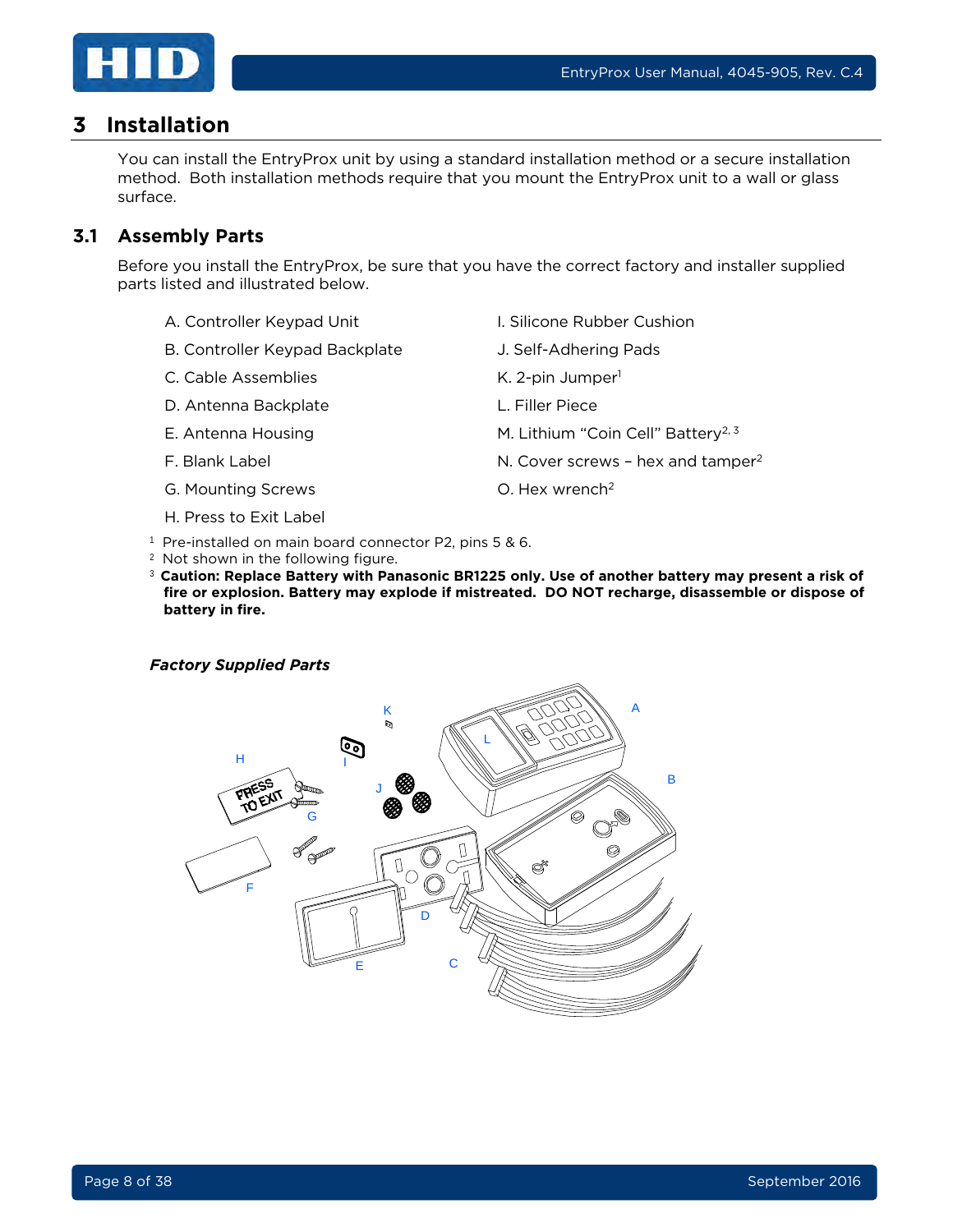#### <span id="page-8-0"></span>**3.2 Installed Supplied Parts List**

- Appropriate DC power supply (10-15VDC, linear type)
- Appropriate separate power supply for door locking unit
- Appropriate electrical tools
- Recommended remote antenna cable ALPHA 1294C (22AWG)
- Wiegand interface cable ALPHA 1295C (22AWG) (only if using a separate Wiegand access control panel)
- Power supply cable (18AWG 22AWG)
- Door locking unit cable (18AWG 22AWG)
- Door monitor cable (18AWG 22AWG)
- Request to Exit cable (ALPHA 2421C 18AWG or ALPHA 1292C 22AWG) (only if using remote switch)
- Optional tamper screw bit (only if tamper screw is used)
- Ademco® 945T or PR-20451 magnet and reed switch or equivalent (for UL 294 compliance)

**CAUTION: Replace Battery with Panasonic BR1225 only. Use of another battery may present a risk of fire or explosion. Battery may explode if mistreated. Do not recharge, disassemble or dispose of battery in fire.**

**Attention: Remplacer la batterie avec Panasonic BR1225 seulement. Utilisation d'une autre batterie peut présenter un risque d'incendie ou d'explosion. La pile peut exploser si elle est mal. Ne pas recharger, démonter ou jeter les piles dans le feu.**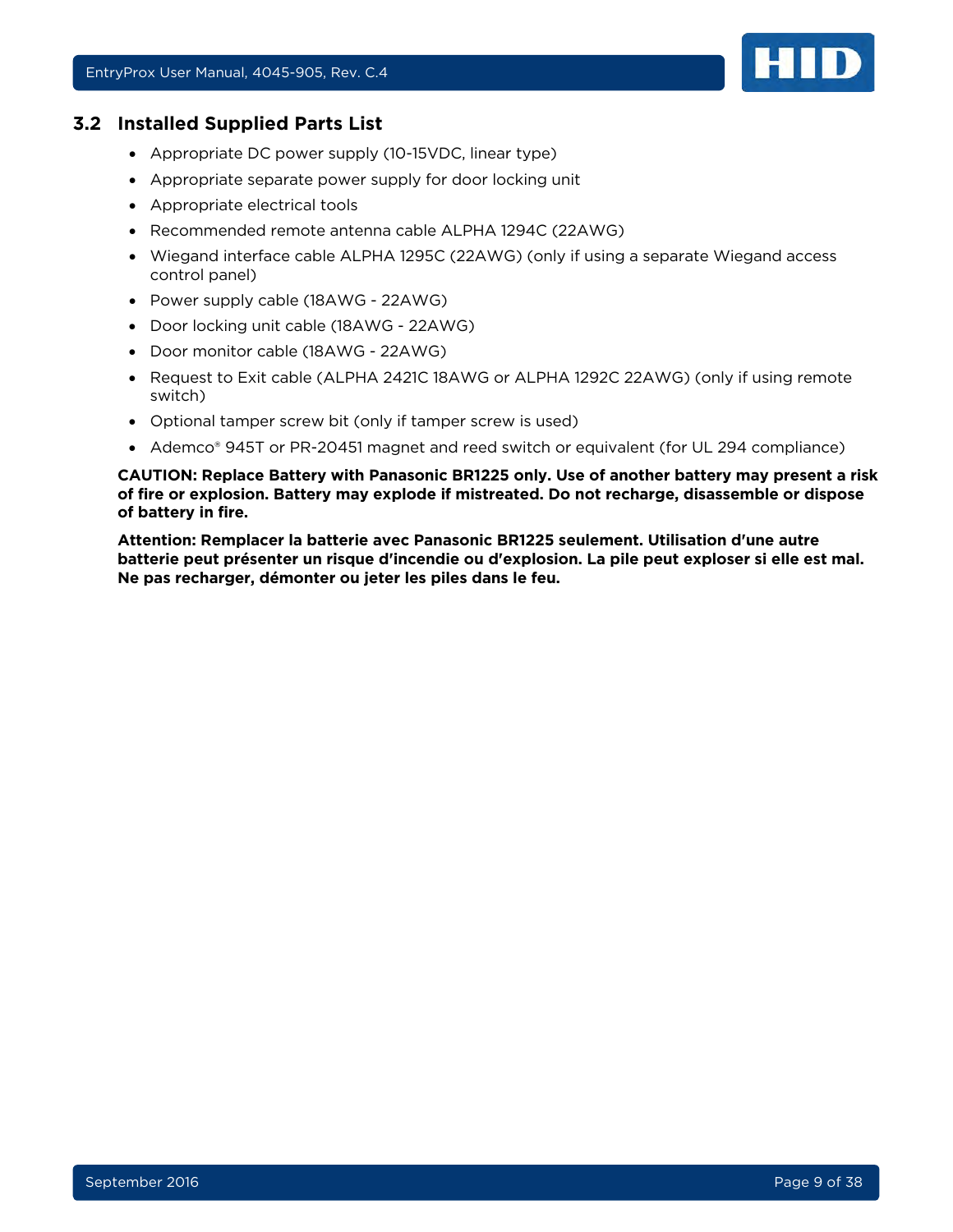

## <span id="page-9-0"></span>**4 Mounting**

If you mount the EntryProx unit to a wall, you can install an electrical junction box to hold the unit and the wires in place. The mounting hole cutouts on the backplate line up with the screw holes on a standard junction box.

If you mount the EntryProx unit to a glass surface, DO NOT remove the wire exits on the backplate. Remove the appropriate wire exit cutouts located on each side of the controller keypad case.

#### **CAUTION: If your installation must comply with the UL 294 Standard for Access Control, see**  Section [4.3: Controlled Keypad Wiring.](#page-11-0)

#### <span id="page-9-1"></span>**4.1 Precautions for Outdoor Installations**

Water damage is a key cause of unit malfunction, causing corrosion or short circuits. When mounting the unit in an area that will be exposed to rain or moisture, take the following precautionary measures:

- 1. Use silicone to seal wire runs and mounting holes (antenna is already sealed).
- 2. DO NOT seal the cover and base together. Water that enters the case must be allowed to run out at the bottom.
- 3. Bend the wires to form a drip loop before they enter the case. This will prevent water from following the wires into the case.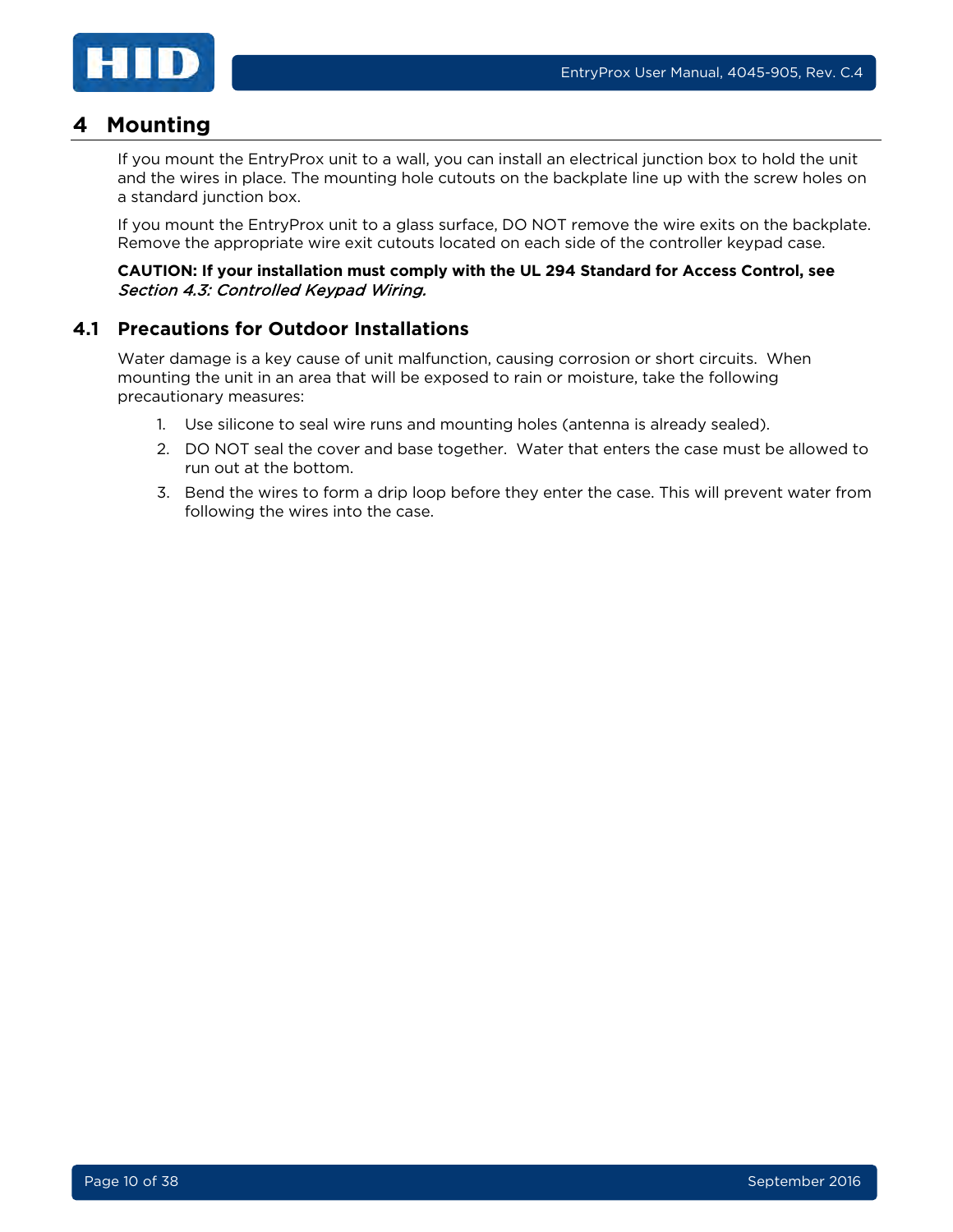<span id="page-10-0"></span>

To mount the EntryProx unit, perform these instructions, referring to the following figures:

- 1. Remove the hex screw located at the bottom of the EntryProx unit.
- 2. Disconnect the backplate of the EntryProx unit from the controller keypad.
- 3. Remove the wire exits and mounting hole cutouts from the backplate.
- 4. Pull the wires through the backplate.
- 5. Attach the backplate to a wall or glass surface using the mounting screws or the selfadhesive fasteners.

#### *Removing Wiring Exits and Mounting Holes*



*Pulling Wires through the Backplate*

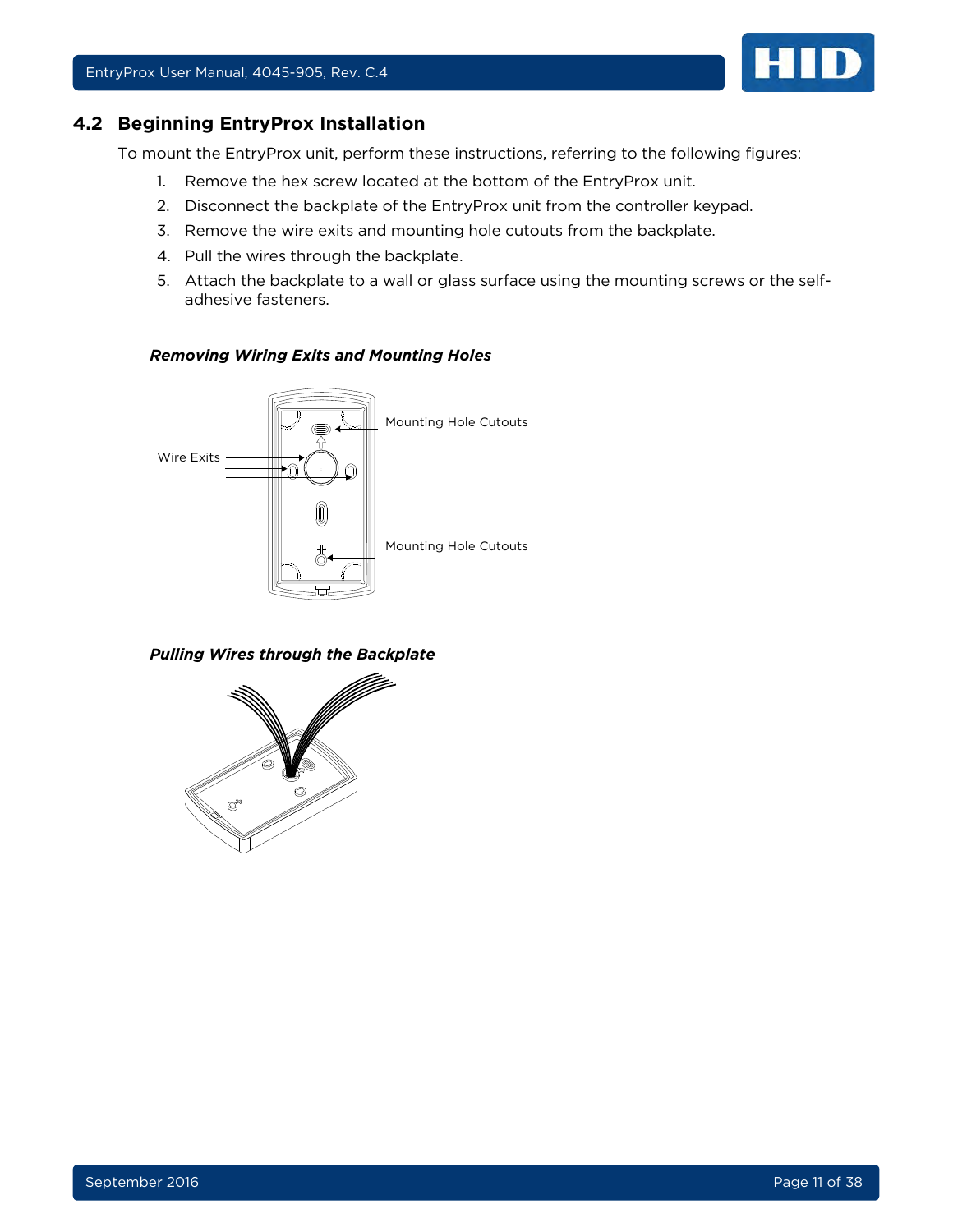

## <span id="page-11-0"></span>**4.3 Controller Keypad Wiring – Standard Installation**

In a standard installation, the antenna housing remains installed in the controller keypad, and the complete unit is installed outside of the secured area. This is appropriate for interior doors or "low-risk" exterior installations.

#### **CAUTION: For compliance with the UL294 Standard for access control, additional installation requirements must be met. See** *Section [4.7: Installation and Compliance for UL 294](#page-17-0)* **.**

To wire the EntryProx unit for a standard installation, refer to perform these steps, referring to the following figure for clarification.

- 1. Touch a grounded object BEFORE touching the main circuit board to guard against possible static discharges.
- 2. Remove the main circuit board by pushing outward on the two spring tabs in the direction shown in the following figure.
- 3. Lift the main circuit board.
- 4. Make the wiring connections for the door locking devices, the power supply, and the alarm inputs and outputs. See *Section [5: Wiring](#page-19-0)* for appropriate wiring diagrams.
- 5. Reattach the main circuit board to the controller keypad unit.
- 6. Attach the controller keypad unit to the mounted backplate and secure the EntryProx unit with a hex screw or tamper screw.

#### **CAUTION: A ribbon cable holds the main circuit board to the controller keypad board. DO NOT CUT OR REMOVE this cable from its connector.**

#### *Removing the Circuit Board*

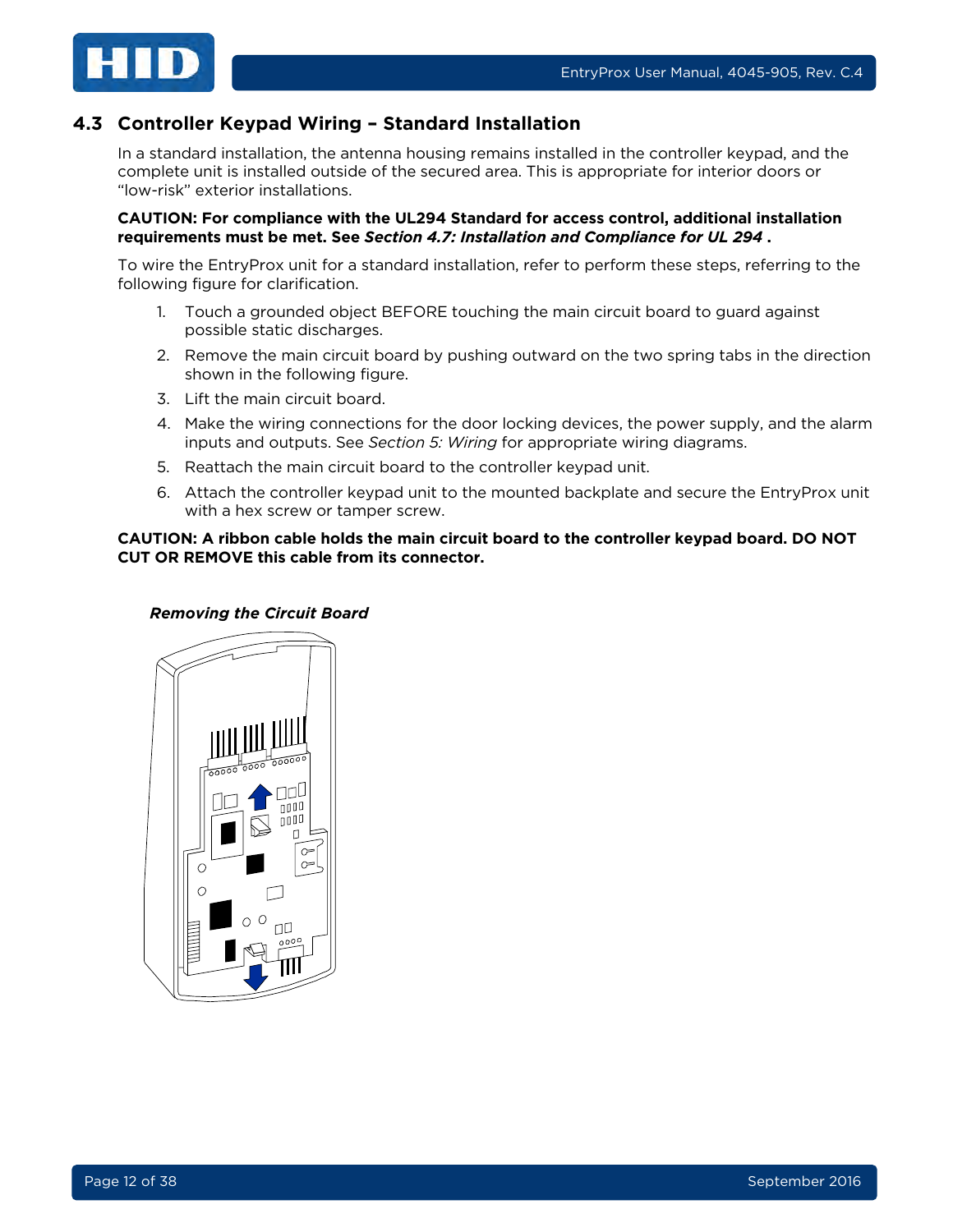

#### <span id="page-12-0"></span>**4.4 Controller Keypad Wiring – Secure Installation**

In a secure installation, the waterproof antenna housing is removed from the controller keypad and mounted outside of a secured area. The control unit is installed inside the secured area. The blank filler piece is then inserted into the controller keypad in its place.

**Note:** This is appropriate for exterior doors or medium-to-high risk locations.

To wire the EntryProx unit for a secure installation, refer to the following two figures as applicable and perform these instructions.

- 1. Touch a grounded object before touching the main circuit board to guard against possible static discharges.
- 2. Remove the main circuit board by pushing outward on the two spring tabs in the direction shown in the figure in *Section [4.3: Controller Keypad Wiring.](#page-11-0)*
- 3. Lift the main circuit board.
- 4. Unplug the four-pin cable assembly from connector P4 on the main circuit board.
- 5. Release the antenna housing from the controller keypad by pressing inward on the four securing tabs.

#### *Removing the P4 Connector*

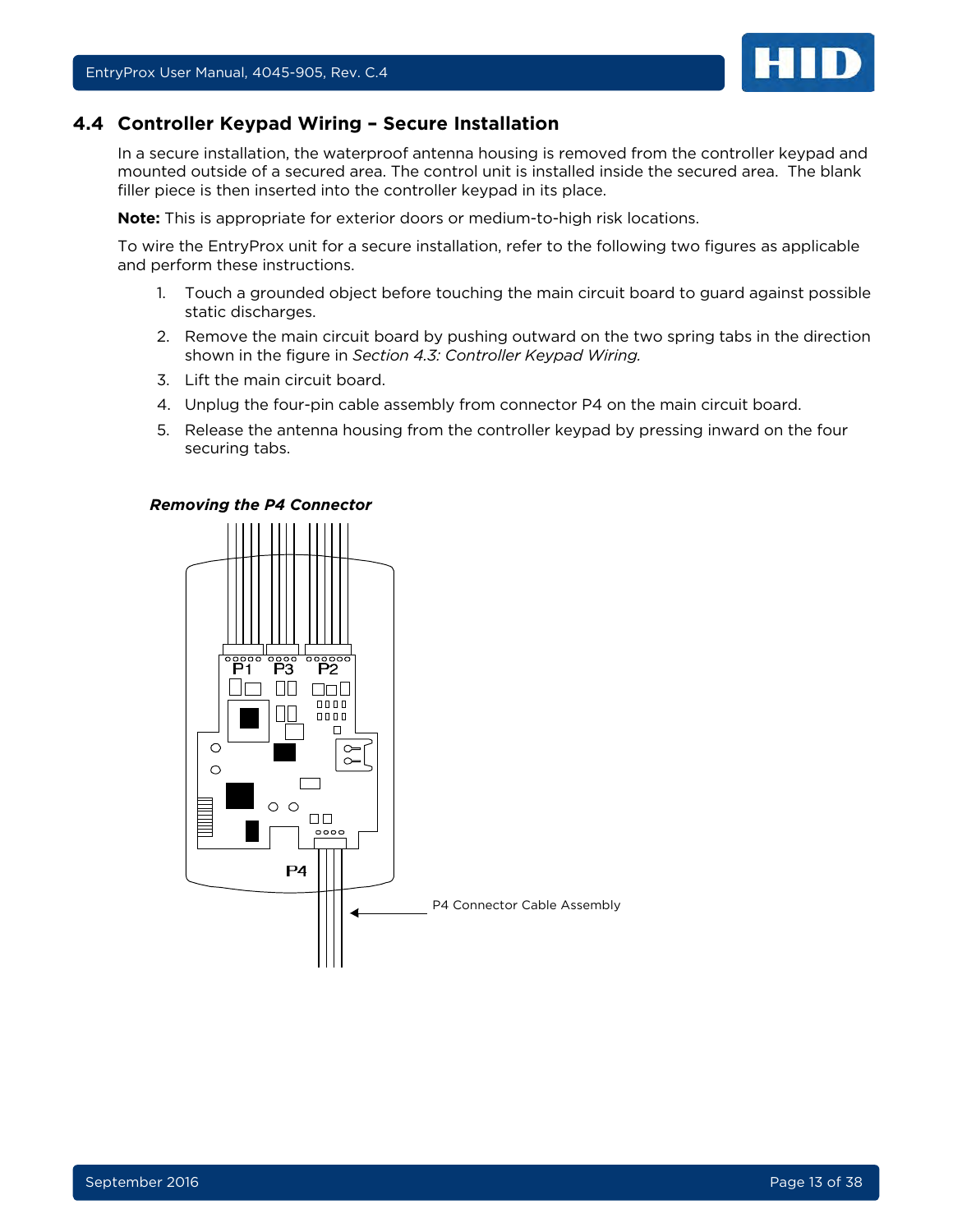

6. Remove the antenna housing from the controller keypad by pushing forward as shown in the following figure.

#### *Removing the Antenna Housing*



- 7. Insert the extra 10-inch antenna cable assembly into connector P4.
- 8. Splice in additional antenna cable Alpha 1174C (22AWG) up to a maximum of 10 feet.

**Note:** The Alpha 1174C antenna cable is not supplied with the EntryProx unit.

- 9. Make the wiring connections for the Request to Exit switch, the door locking devices, the power supply, and the alarm inputs and outputs. See *Section [5: Wiring](#page-19-0)* for wiring diagrams.
- 10. Reattach the main circuit board to the controller keypad unit.
- 11. Insert the blank filler piece into the controller keypad unit.
- 12. Attach the controller keypad unit to the mounted backplate and secure the EntryProx unit with a hex screw or tamper screw.
- 13. Run the additional antenna cable to the antenna housing location.
- 14. Mount and wire the antenna housing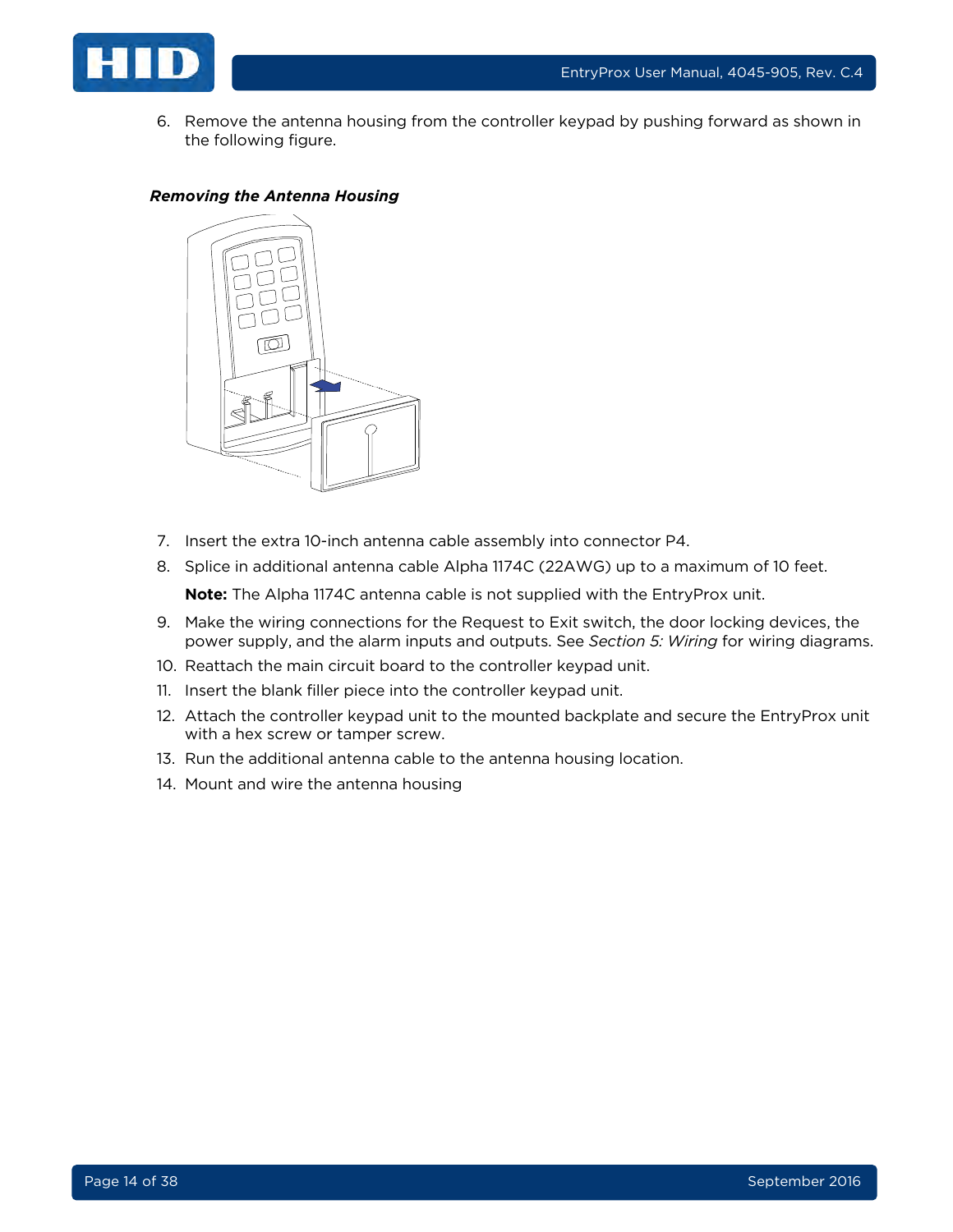

<span id="page-14-0"></span>

Mount and wire the antenna housing no more than 10 feet away from the controller keypad unit.

To mount and wire the antenna housing, refer to the following two figures as applicable and follow these instructions.

1. Pull the additional antenna cable through the antenna housing's backplate cable holes.

#### *Mounting the Antenna Backplate*



- 2. Position and secure the antenna backplate to the mounting surface so that the two moisture release holes are on the bottom.
- 3. Cut the plastic connector off the antenna cable assembly.
- 4. Splice in the additional antenna cable. Be careful to match the wire colors to the proper pin connectors on the 10-inch antenna cable assembly.
- 5. Attach the antenna housing to the backplate by inserting the four securing tabs into the backplate.
- 6. Seal the wire holes with silicone.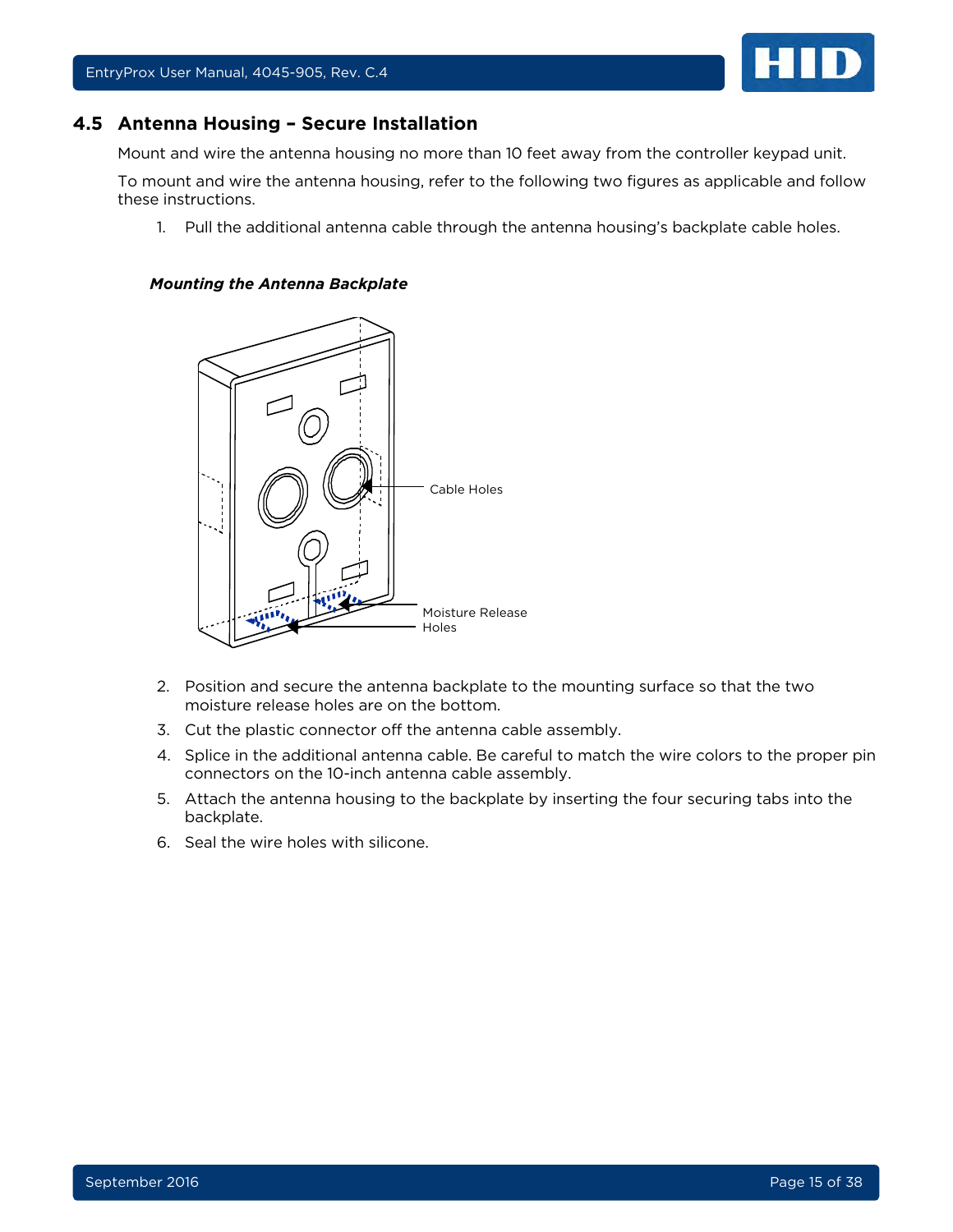

## <span id="page-15-0"></span>**4.6 Standard Filler or Secure Filler as Request to Exit Label Installation**

The filler piece replaces the antenna housing on the controller keypad when you use the high security installation.

#### <span id="page-15-1"></span>**4.6.1 Standard Installation**

To use the filler piece:

- 1. Insert the filler piece into the opening on the controller keypad.
- 2. Apply the blank label.

#### *Attaching the Antenna Housing*

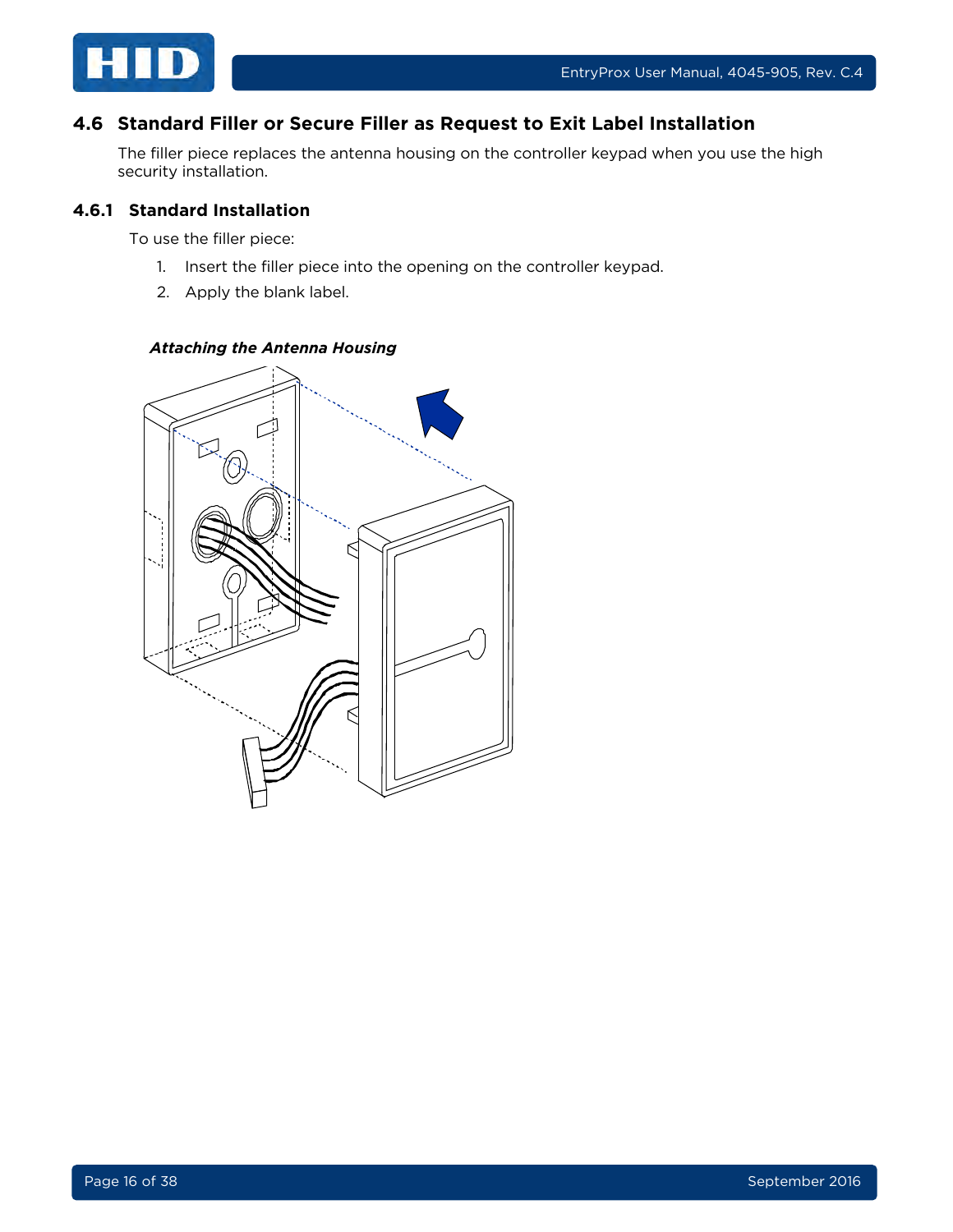<span id="page-16-0"></span>

To use the filler piece as a Request to Exit switch:

- 1. Remove the two plastic side tabs on the filler piece.
- 2. Insert the silicone rubber cushion over the two alignment pins on the switch activator.
- 3. Apply the **Press to Exit** label to the filler piece.
- 4. Insert the filler piece into the opening on the controller keypad.
- 5. Refer to the following figure to make the wiring connections to the cable assembly if you are using a door contact.
- 6. Set the internal **Request to Exit** button **ON**, using programming Command 30, option 7. See *Section [10: Programming Commands](#page-32-0)*.

#### *Filler Piece and Request to Exit Switch*



HID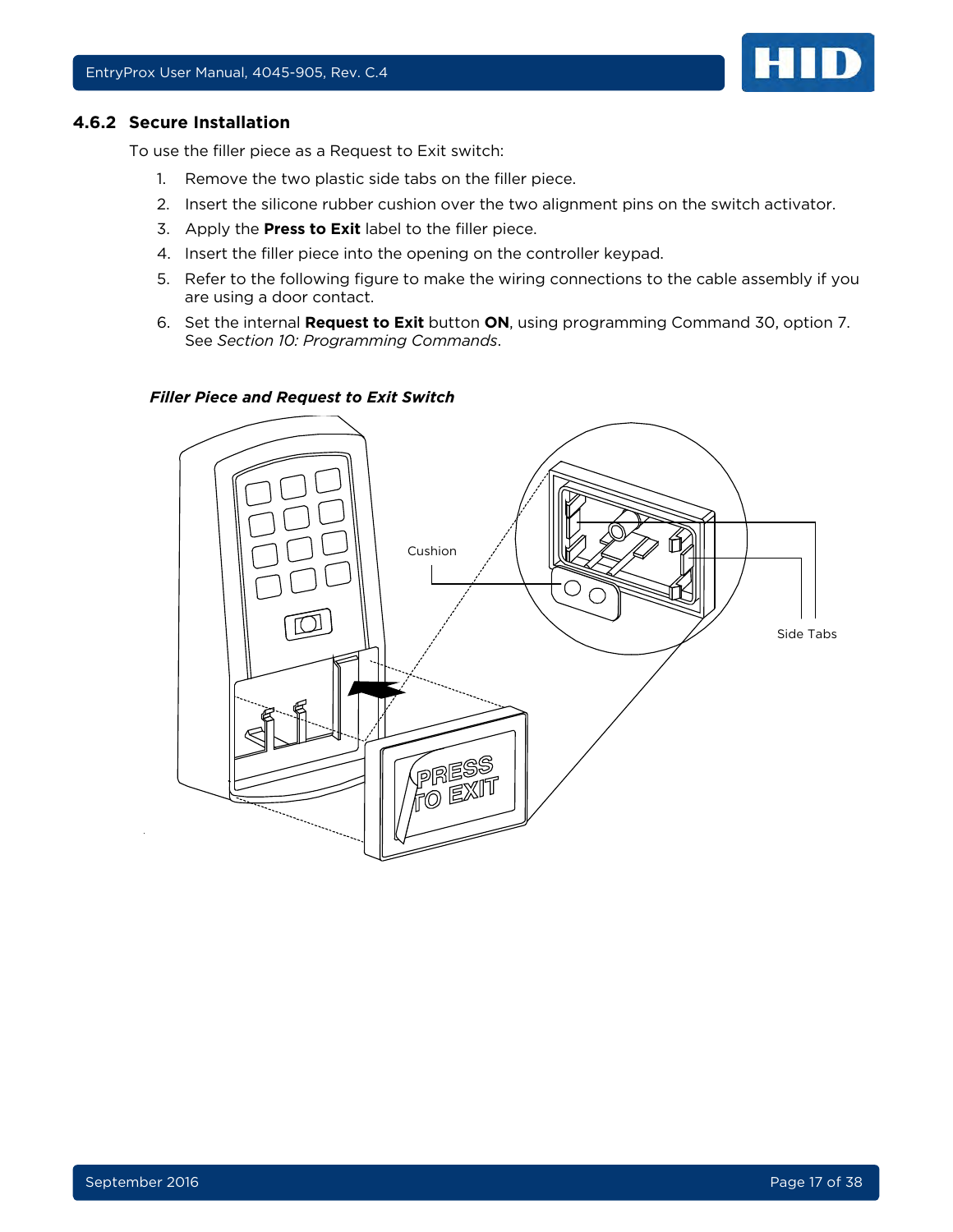

## <span id="page-17-0"></span>**4.7 Installation and Compliance for UL 294**

The EntryProx Model 4045CGNU0 complies with the UL294 Standard for access control units in a standard, wall-mount installation, when installed to the following specifications:

- Electric locking mechanisms may only be connected to the NO contacts of the Main Relay. Locking devices requiring an NC connection may only be used in conjunction with an interposing relay mounted inside the secure area and connected to the NO contacts of the Main Relay.
- The recommended or equivalent **shielded** wiring must be used for the following applications:

| <b>Application</b>          | <b>Cable</b>                         |
|-----------------------------|--------------------------------------|
| Request to Exit input cable | Alpha 1292C (22AWG) or 2421C (18AWG) |
| Wiegand data output cable   | Alpha 1295C (22AWG)                  |
| Antenna cable extension     | Alpha 1294C (22AWG)                  |

- The cable shield drain wires must be grounded at the reader end by connection to P1, Pin 4 (DC Power configurations recommended below) by connection to P1, Pin 4 (DC Power Ground) using appropriate wire nuts or crimp fittings.
- Tamper Switch must be installed in one of the configurations recommended below, and connected to an intrusion alarm system. See the figure in *Section [4.9: Wall Mounting](#page-18-0)* for switch and magnet locations)

## <span id="page-17-1"></span>**4.8 Metal or Plastic Single Gang J-Box**

- 1. Use an Ademco 945T magnet and reed switch (or equivalent) with foam-backed adhesive tape.
- 2. Clip the screw mounting tabs from both the magnet and reed switch using pliers or a wire cutter.
- 3. Remove the backing sheet from the tape on the magnet and stick the magnet to the plastic spacer, which is factory-installed to the back of the Keypad board in location A, as shown in the figure in *Section [4.9: Wall Mounting.](#page-18-0)*
- 4. Stick the reed switch on the inside of the long side of the J-box in the upper right-hand corner, using the adhesive tape. The switch should be flush with the edge of the J-box.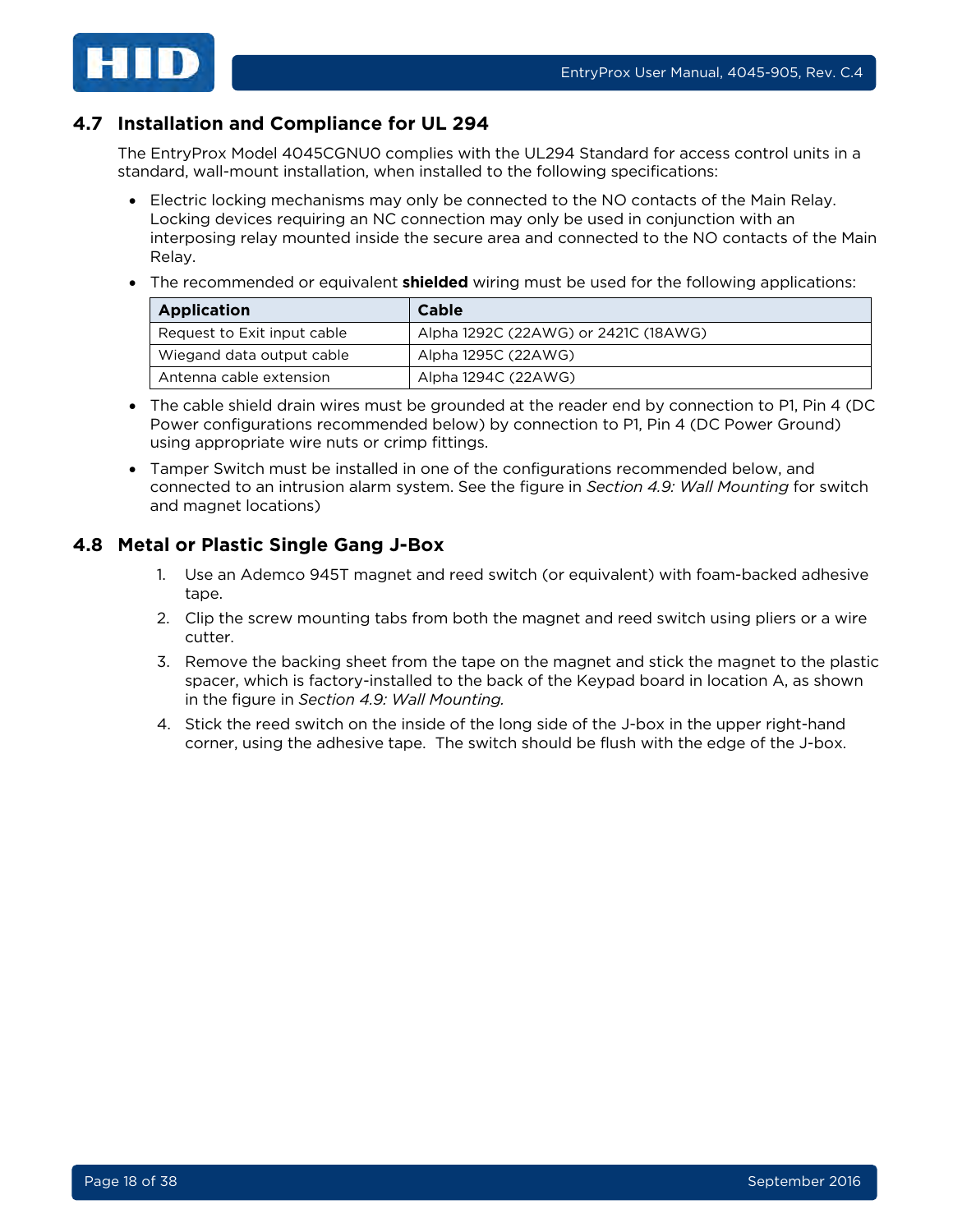

#### <span id="page-18-0"></span>**4.9 Wall Mounting**

- 1. Use an Ademco PR-20451 magnet and reed switch (or equivalent) with foam-backed adhesive tape.
- 2. Remove the backing sheet from the tape on the magnet and stick the tape to the **plastic spacer,** which is factory-installed to the back of the Keypad board at location B as shown in the figure in *Section [4.9: Wall Mounting](#page-18-0)*.
- 3. Drill a 3/8 inch hole in the wall behind the magnet location, feed the switch wire through the wall and press the switch into place.

#### *Tamper Switch Installation (shown from the back with the base removed)*

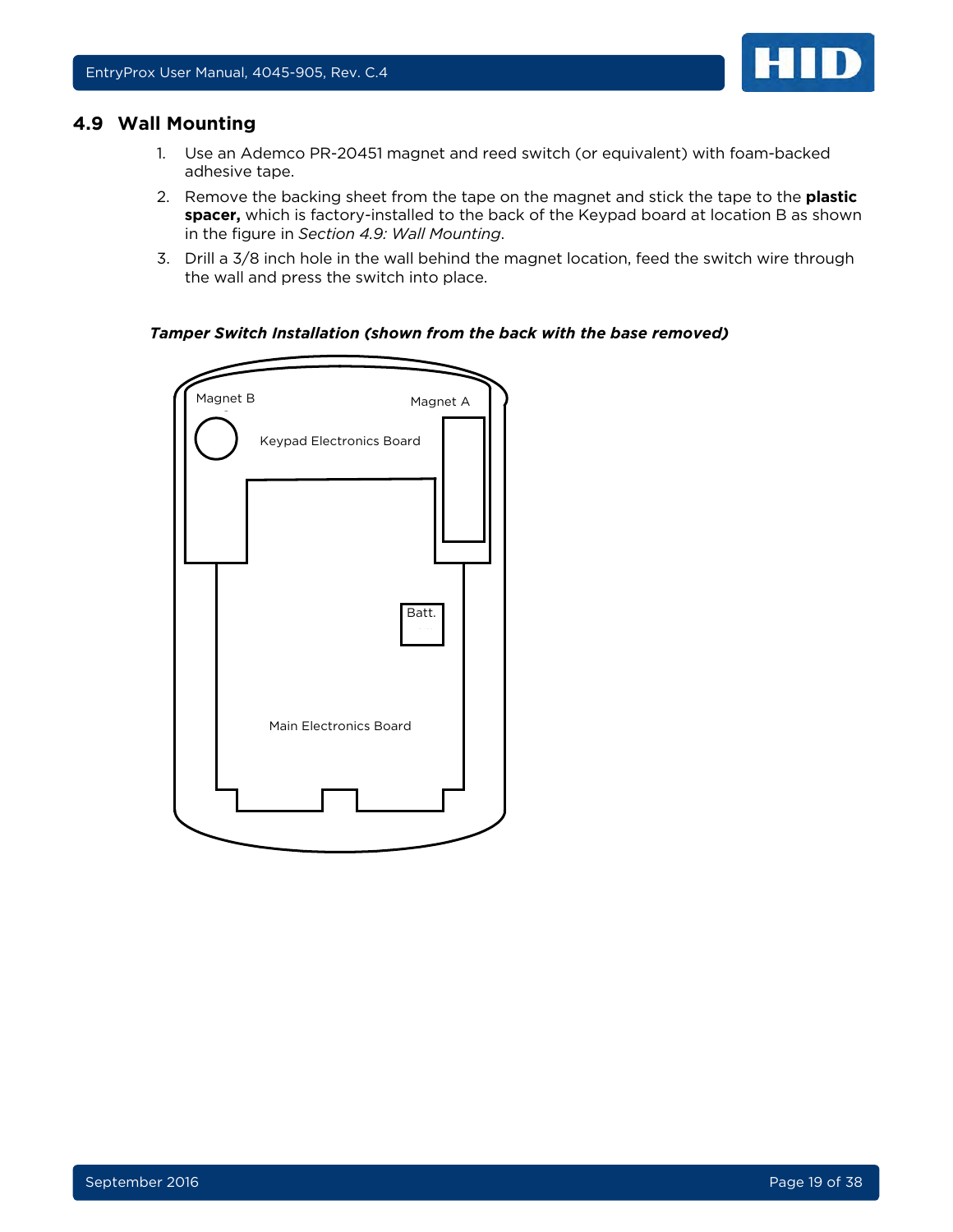

## <span id="page-19-0"></span>**5 Wiring**

The following figure illustrates the location and description of the four pin connectors on the main circuit board and its use. Connector P5 is not used.

#### *Pin Locator Diagram*



The main relay for the door-locking device is wired to connector P1 on the EntryProx main circuit board.

#### <span id="page-19-1"></span>**5.1 Gate Actuator**

You can make the wire connections for a gate actuator by connecting the Blue (C) wire and the Green (N/O) wire directly to the input.

**Note:** If you connect a gate actuator, DO NOT connect a power supply to the relay.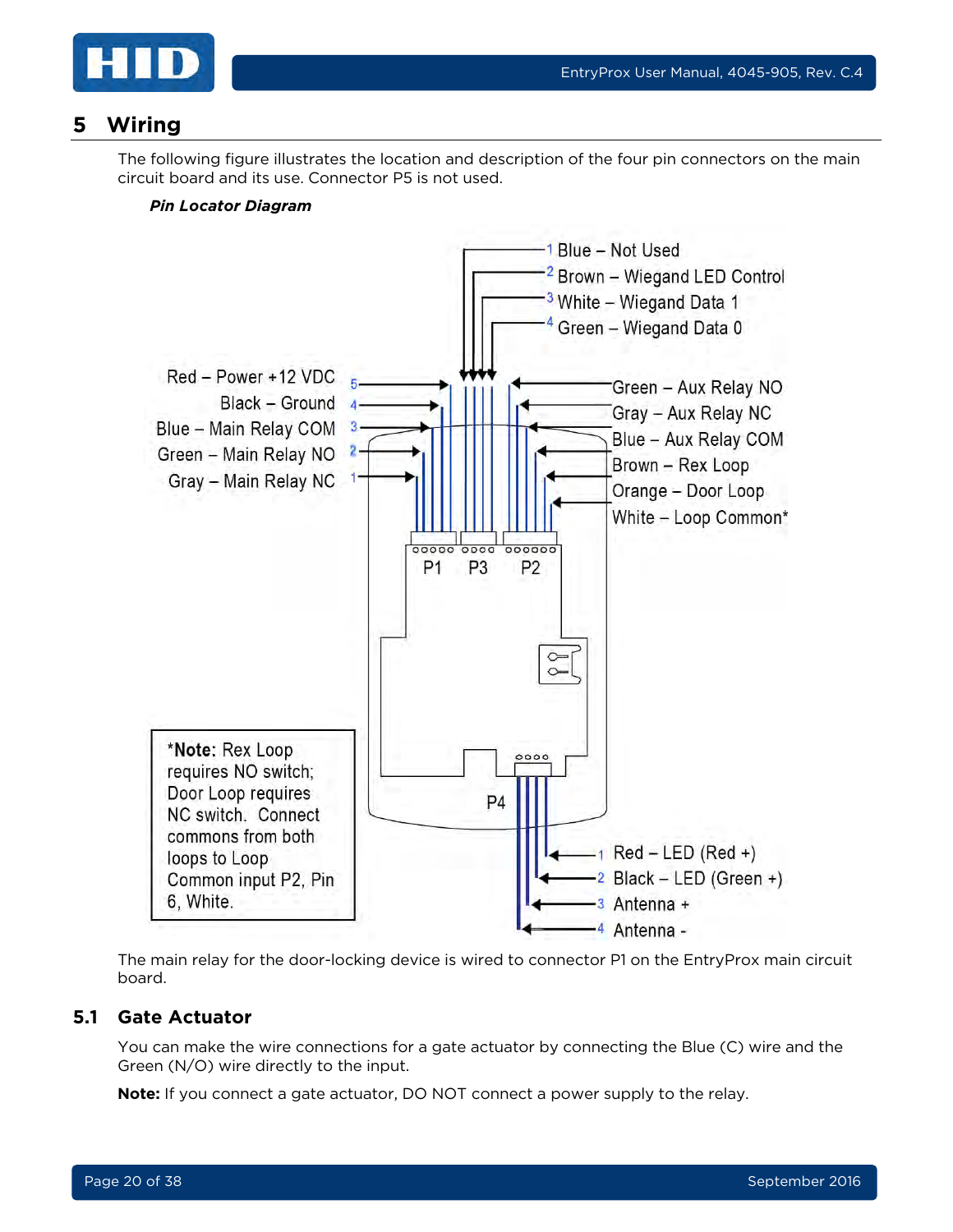

#### <span id="page-20-0"></span>**5.2 Auxiliary Relay**

The EntryProx unit has an auxiliary relay feature that allows for customized alarm programming. Pins 1, 2, and 3 on the P2 connector can be wired for one of the following alarm outputs:

- **Alarm shunt**
- **Forced or propped door**

The alarm shunt operation allows you to use the auxiliary relay to bypass a door contact that is monitored by a separate alarm system. If the entry or exit is controlled by the EntryProx unit, an intrusion alarm will not be generated if the door is opened using an access card or PIN number, or by pressing the REX button.

The forced or propped door alarm allows you to use the auxiliary relay to provide a local warning, such as an audible or visual indicator if:

- A door is opened without using an access card or PIN number at the EntryProx unit.
- A door is legitimately opened but is held open too long.

**Note:** The auxiliary relay audible and visual indicators and the door open times can be programmed. See *Section [10: Programming Commands](#page-32-0)* for more information.

#### <span id="page-20-1"></span>**5.3 Request to Exit Input**

When the EntryProx Request to Exit (REX) input receives a momentary switch closure, it engages the main relay for the programmed access time. It can be connected to a wall-mounted exit button, to a push button under a reception desk, or to the relay output of a passive infrared motion detector mounted above the door on the secure side. The Request to Exit input activates the alarm shunt to prevent false alarms when personnel use the controlled door to exit the secured area. The Transaction Log records all Request to Exit usages for monitoring purposes.

Locate connector P2 on the main circuit board and remove the 2-pin jumper installed on pins 5 and 6.

#### **Notes:**

- If you do not use a door contact, you need to twist the white and orange wires together or the REX input will not function properly.
- The door contact must be closed for the Request to Exit feature to work properly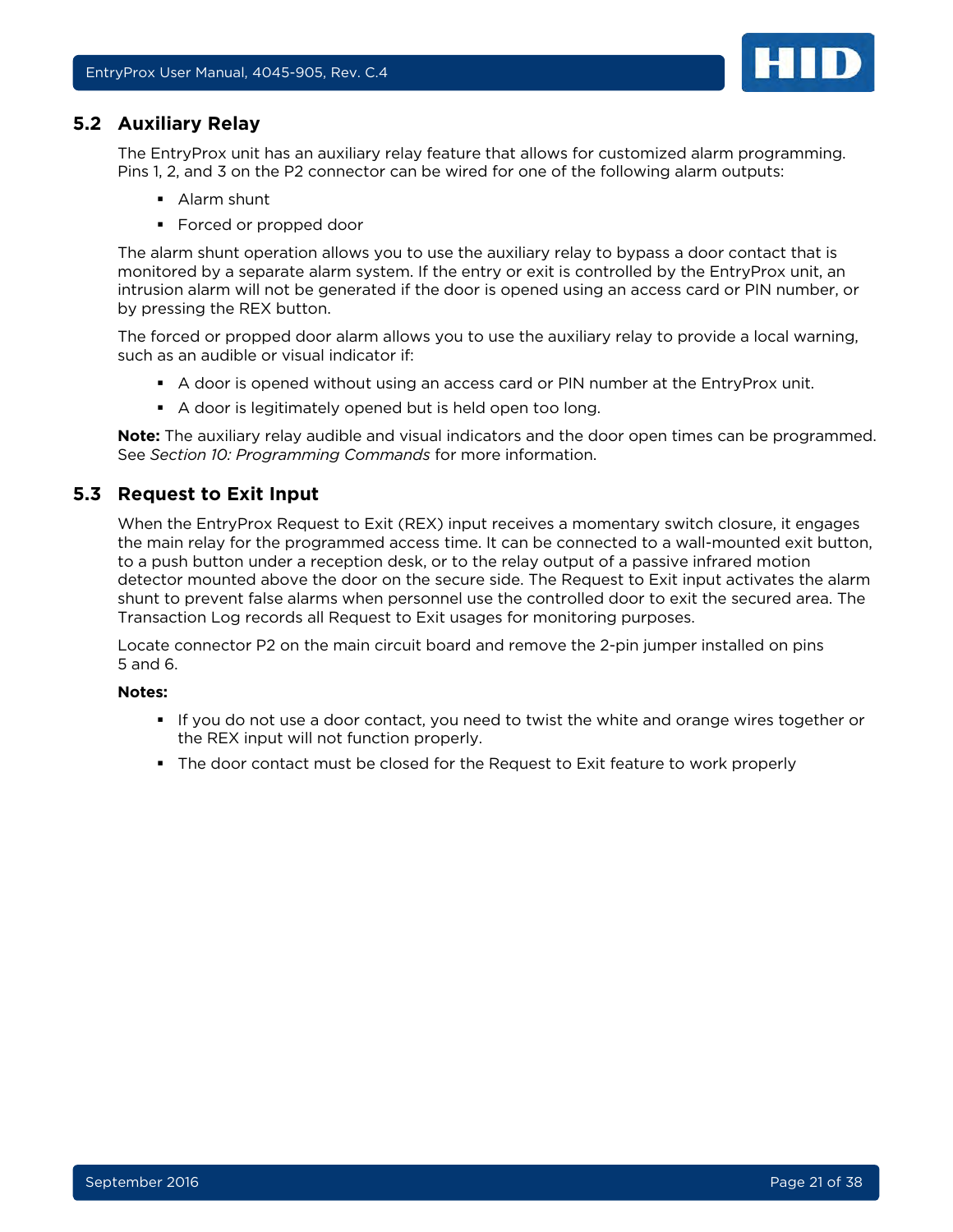

## <span id="page-21-0"></span>**6 Programming**

#### **IMPORTANT: READ BEFORE PROGRAMMING THE ENTRYPROX UNIT**

- **Keep a User List** When programming cards and PIN codes into your EntryProx, record each User Location, Card Number, PIN Code and the Name of the User. Use the blank form in *[Appendix: A: Users Chart for Record Keeping](#page-36-0)* as a photocopy master.
- **Program the New Master Code into Location 0** Once this is done, the default Master Code in User Location 1 can be reprogrammed for normal access control use. Write the new code down and keep it in a safe place.

**Note:** Changing the Master Code is required for Rev C EntryProx before any programming can be done. In addition, the User Location 1 is no longer reserved for the Master Code and can be reprogrammed for any User Type.

• **If the Master Code Is Lost:** 

**End Users:** Contact your dealer – A service call is required.

**Dealers:** Call HID Global Technical Support. The proper hex key or security tool will be need to be used at the customer site.

• **Consider a Secure Installation** - For exterior doors or other high-risk locations, a secure installation is recommended.

#### <span id="page-21-1"></span>**6.1 Programming Command Sequences**

Command sequences are simply a series of keypad entries to add cards and PINs or change operating characteristics of the EntryProx unit. There are three basic steps to programming EntryProx, using the Keypad on the control unit:

1. Place the unit in programming mode:

#### Press **99 # Master Code \***

2. Enter a Command Sequence:

Press a 2-digit command number to enter cards/PINs or specify parameters by pressing keys in various sequences

3. Exit programming mode:

Press **\*** to exit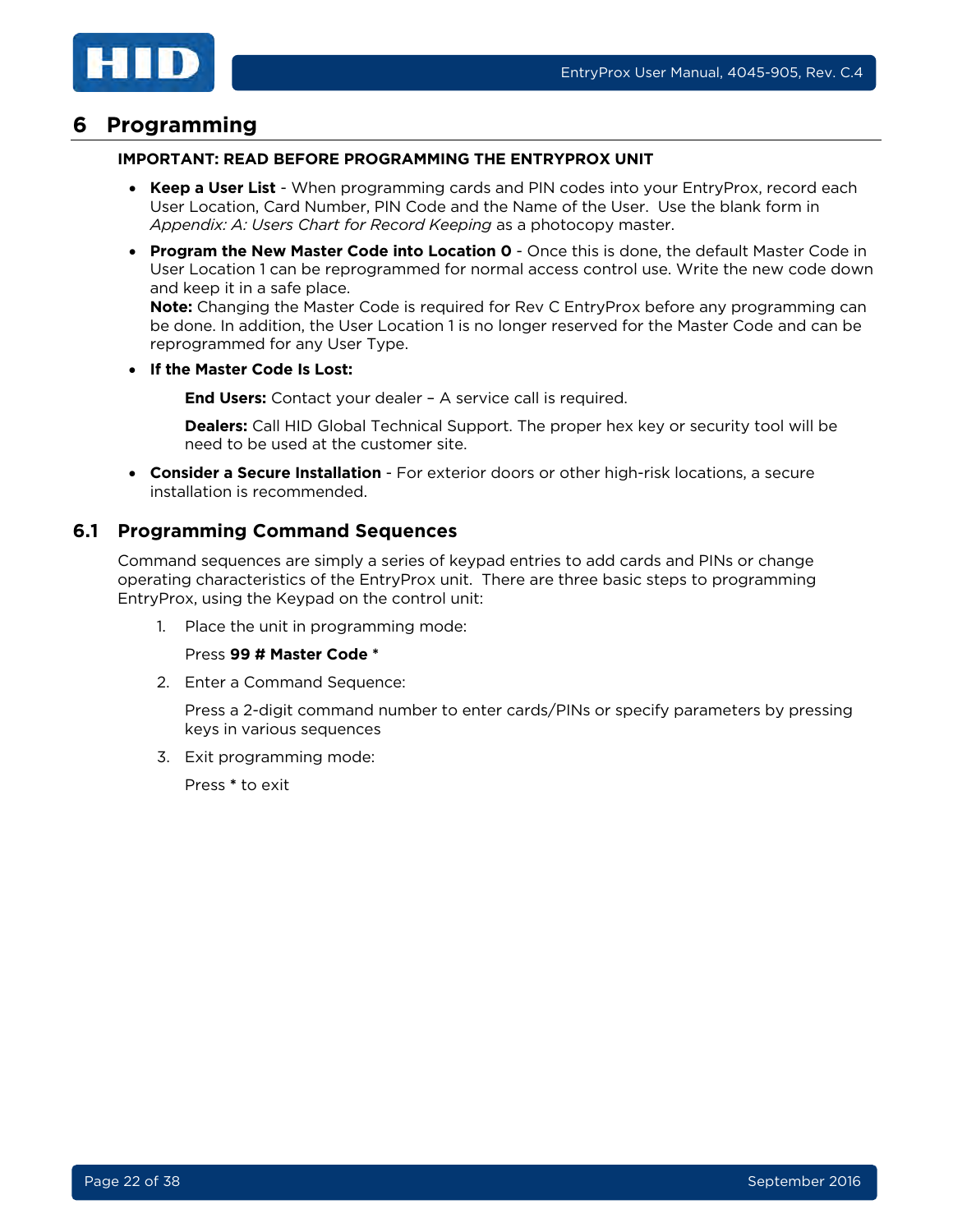

#### <span id="page-22-0"></span>**6.2 LED Indication during Program Mode**

A slow blinking yellow LED indicates that the unit is in program mode.

When the yellow LED stops blinking and is OFF completely, the unit is no longer in program mode.

A steady yellow LED indicates an error condition where:

- 1. You are trying to enter a card or PIN which is already stored in another User Location
- 2. You have pressed the wrong key in a command sequence

Press **\*** to clear the error condition, then enter a new code or PIN, or re-enter the command sequence as required.

**Note:** If the unit does not go into program mode, contact your dealer or HID Technical Support.

#### <span id="page-22-1"></span>**6.3 Changing the Master Code**

The EntryProx cannot be programmed before you change the master code. This feature prevents users from leaving the default code in the unit; thereby preventing unauthorized programming and tampering. The steps are:

1. Enter programming mode using the default master code in User Location 1:

#### Press: **99 # 1234 \***

2. Enter a new master code into User Location 0:

#### Press: **50 # 1 # 0000 # new master code \* new master code \***

**Note:** Code can be 1 – 6 digits. This PIN is mirrored to User Location 1.

- 3. Enter a new code into User Location 1. See *Section [7: Card/PIN Programming Sequences](#page-24-0)*.
- 4. Press **\*** to exit program mode.

You can now program any user type into User Location 1, or you can simply delete it. User Location 0 is not an access code – it is only used to enter programming mode. Although it is not recommended, you can also program the same PIN used in User Location 0 as an access code in another location – it is the only code not checked for duplication.

It is also possible to change the master code and leave the master code in user location 1, however, this is not recommended, because the master code can be accidentally overwritten.

#### <span id="page-22-2"></span>**6.4 Preparing to Program Card**

Before programming cards, determine the answers to the following questions:

**Question:** How many cards do I have to enroll?

*Answer:* If you have more than 50-75, you may want to batch enroll them. If you have fewer, you may want to program one at a time.

**Question:** How are the cards encoded: What is the bit format, ID numbers and Facility Code?

*Answer:* If you have sequentially numbered cards with 26-bit format and the same Facility Code, you can batch-enroll them from the keypad. Otherwise you must program them individually or batch-enroll by sequentially placing the cards in front of the reader.

**Note:** If you add new 26-bit cards manually (via the keypad), the Facility Code must be entered into the unit first. For the programming sequence used to enter the 3-digit Facility Code. See *Section [10:](#page-32-0) [Programming Commands](#page-32-0)*, item 32.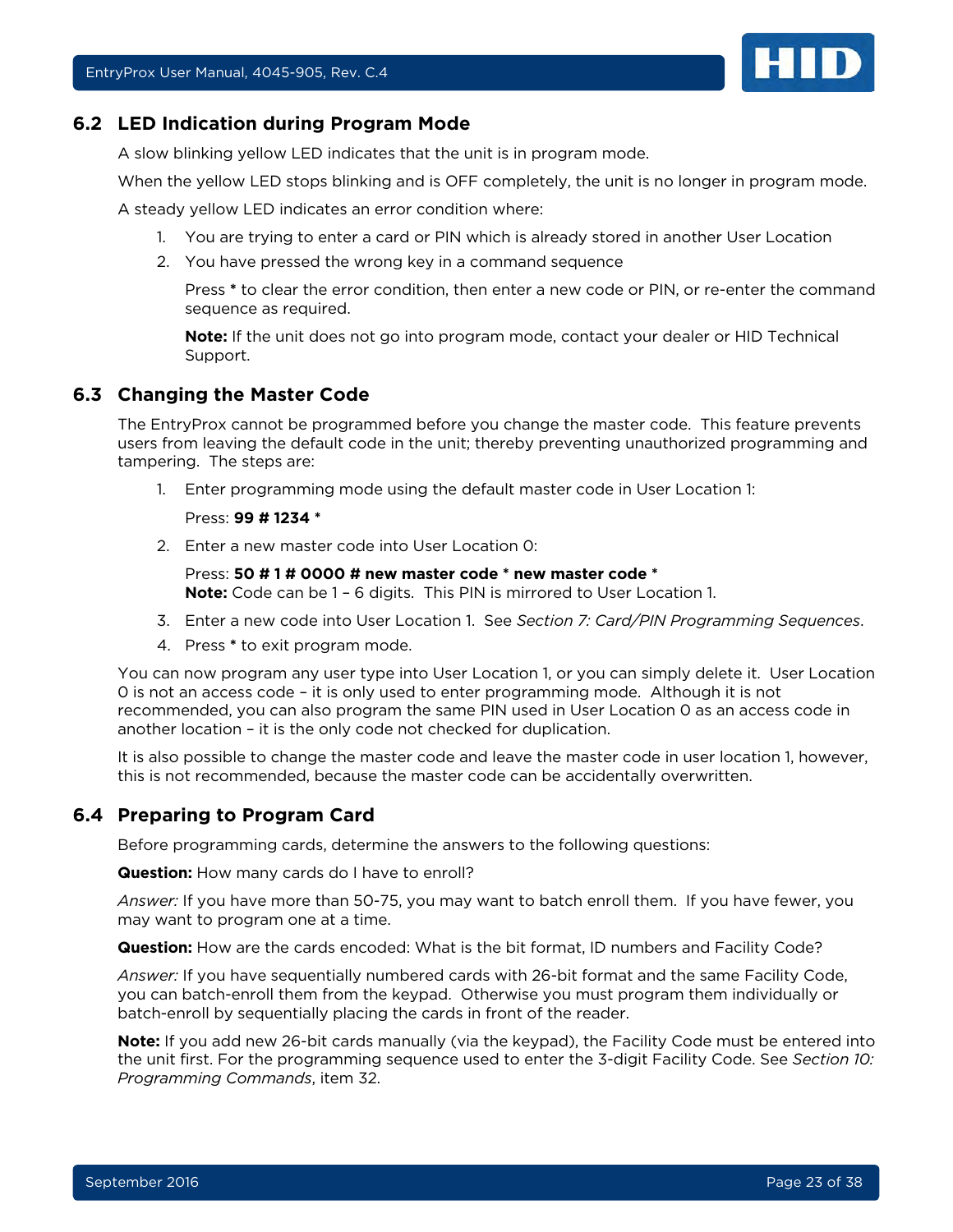

## <span id="page-23-0"></span>**6.5 PIN Code/Card Programming Basics**

PIN codes and card numbers can be programmed manually via the keypad. Cards can also be programmed by presentation to the reader at the correct point in the command sequence.

When adding or modifying PIN codes or cards, the user enters a two-digit command, then specifies three or four data values:

- User type
- Location
- Keypad-PIN and/or card

#### <span id="page-23-1"></span>**6.6 User Locations**

These are the locations in the unit's memory where Card and/or PIN User data is stored. EntryProx User Locations are numbered 1 – 2000. User Location 0 is reserved for the Master Code, used for programming – **Cards or PINs for normal access cannot be entered into User Location 0.**

## <span id="page-23-2"></span>**6.7 User Types**

User Types determine what happens when a user presents their card/PIN to the reader. A User Location can be programmed as one of four specific user types:

**Toggle latch strike (0)** For this user-type, when the Card is presented (or PIN is entered) the door opens for an indefinite period, until the card / code is reentered or another toggle code is entered (this is useful for deliveries, for example).

**Normal access (1)** This is the default user type, when the Card is presented (or PIN is entered) the door opens for the duration of the Main Relay time.

**Download Log (2)** Obsolete. No longer supported.

**Note:** The log is only downloaded and displayed, not erased.

**Lockout (3)** For this user-type, the keypad "freezes," disallowing all other codes, plus the door remains in the current state. During a lockout state, card access does not continue to work. If it is locked, it remains locked. If it is unlocked, it remains unlocked until another Lockout code is entered, releasing it from Lockout mode.

**Note**: Reserve this user-type for a supervisor or override function.

#### <span id="page-23-3"></span>**6.8 PIN Codes, Cards, and Combinations**

A User Location can be programmed with one of the four PIN code/card combinations listed below using the programming Commands in parentheses:

- (1) PIN Code only (Command 50)
- (2) PIN Code AND Card (Command 50 plus present card to proximity reader)
- (3) Card Only (Command 50 or Command 51)
- (4) PIN Code OR Card (Command 52)

**Note:** No User Location can have the same card and/or access PIN code as another User Location.

#### <span id="page-23-4"></span>**6.9 Entering User PIN Codes**

EntryProx user PIN codes consist of a minimum of one digit and a maximum of six digits. Note that a leading "0" is considered a digit, and that the 5-digit code 12345 is different from the six-digit code 012345. Attempting to enter a user PIN code into memory that is already stored in a different user location causes the yellow LED to stop blinking and remain steadily lit. If this occurs, try entering a different user code. Repeating digits in the same code is acceptable (ex: 121122).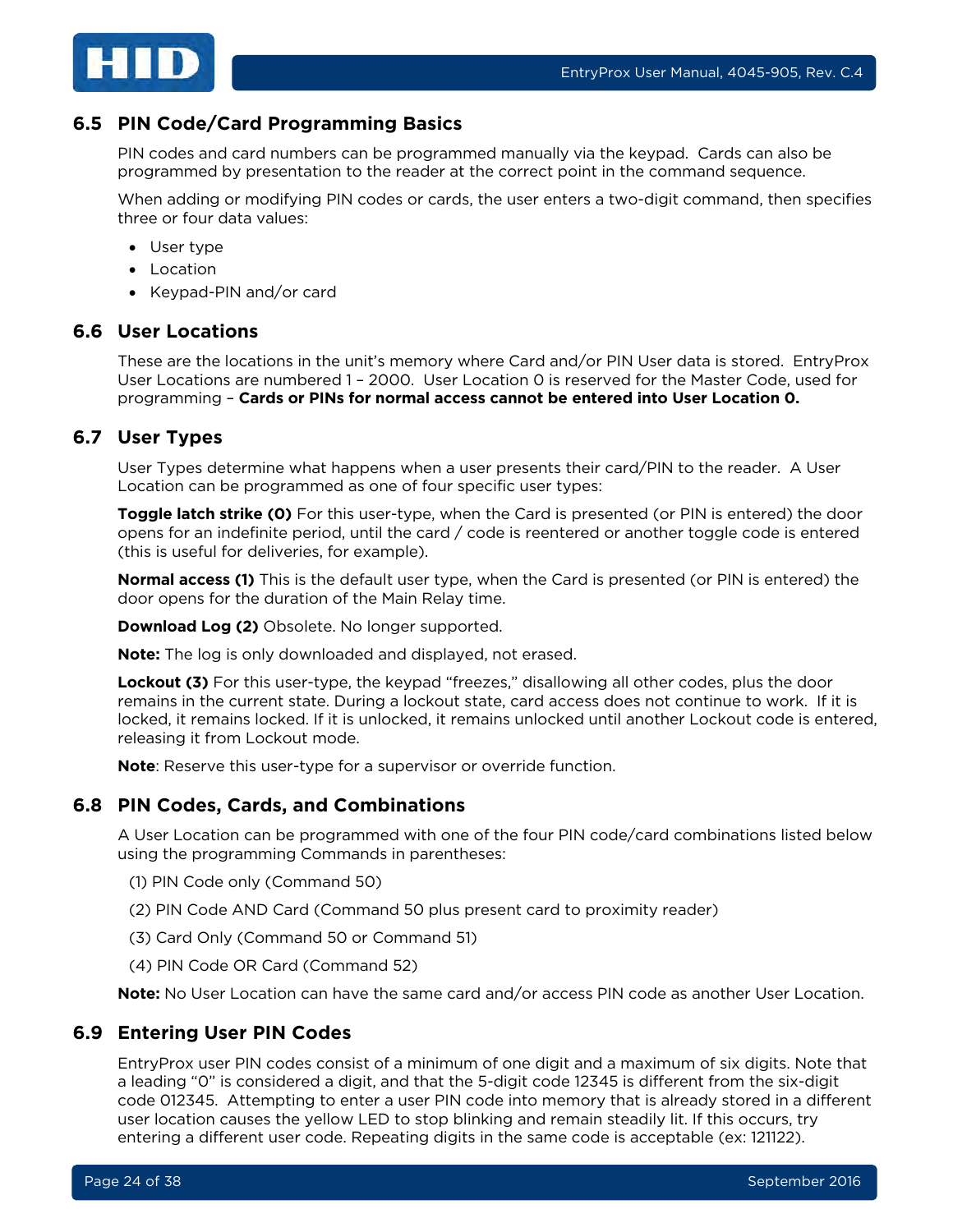

## <span id="page-24-0"></span>**7 Card/PIN Programming Sequences**

The following command sequences are the most commonly used for programming user data into the EntryProx.

## <span id="page-24-1"></span>**7.1 Programming PIN and Card**

To program a user for both Code AND Card:

1. Place the EntryProx unit in program mode.

#### Press: **99 # Master Code \***

2. On the EntryProx keypad

#### Press: **50 # user-type # user location # keypad PIN**

**\* keypad PIN \*** <present card>

3. Press **\*** to exit program mode.

Here is an example with a master code of **2468** and programming user 2 with PIN **1111**:

Press **99#2468\***

#### Press **50#1#2#1111\*1111\***

<present card>

Press **\***

Remember to write an entry in your user list:

"User:2 Type:1 PIN:1111 Card:0056 Name: John Doe"

## <span id="page-24-2"></span>**7.2 Quick Programming PINs or Cards**

A "quick program" feature allows user data entry with minimal keystrokes. No command number is required. This feature programs either a card or a PIN, **not** a combination, and it automatically selects a "Normal" user access type. Just enter the user's location and the PIN (or present card):

1. Place the EntryProx unit in program mode.

#### Press: **99 # Master Code \***

2. On the EntryProx keypad, for Code Quick Enroll

Press: user location **# PIN \* PIN \*** OR for Card Quick Enroll press: user location # \*\* < present card>

| <b>User Types - Reminder</b> |          |            |           |  |
|------------------------------|----------|------------|-----------|--|
| 0-Toggle                     | 1-Normal | 2-Download | 3-Lockout |  |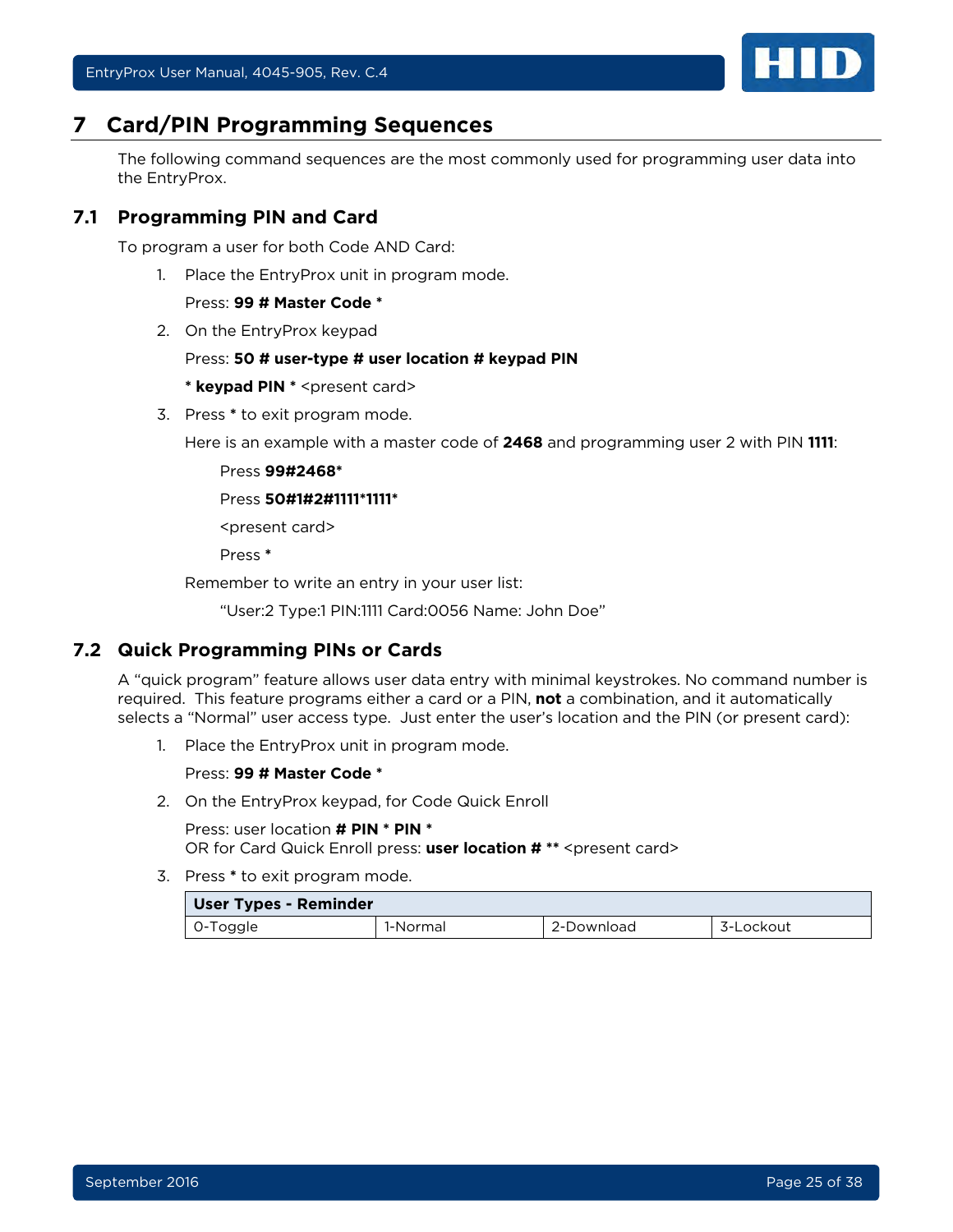

## <span id="page-25-0"></span>**7.3 Programming PIN Code Only Use**

To program PIN Code operation with Command 50, use the following program sequence:

1. Place the EntryProx unit in program mode.

Press: **99 # Master Code \***

2. On the EntryProx keypad

Press: **50 # user-type # user location # keypad PIN**

- **\* keypad PIN \***
- 3. Press **\*** to exit program mode.

#### <span id="page-25-1"></span>**7.4 Programming CARD Only Use**

To program Card only use with Command 50, simply omit the keypad PIN values from the sequence:

1. Place the EntryProx unit in program mode.

Press: **99 # Master Code \***

2. On the EntryProx keypad

#### Press: **50 # user-type # user location # \*\***

<present card>

3. Press **\*** to exit program mode.

#### <span id="page-25-2"></span>**7.5 Programming Code or Card**

To program a user for either Code OR Card:

1. Place the EntryProx unit in program mode.

Press: **99 # Master Code \***

2. On the EntryProx keypad

Press: **52 # user-type # user location # keypad PIN**

**\* keypad PIN \*** <present card>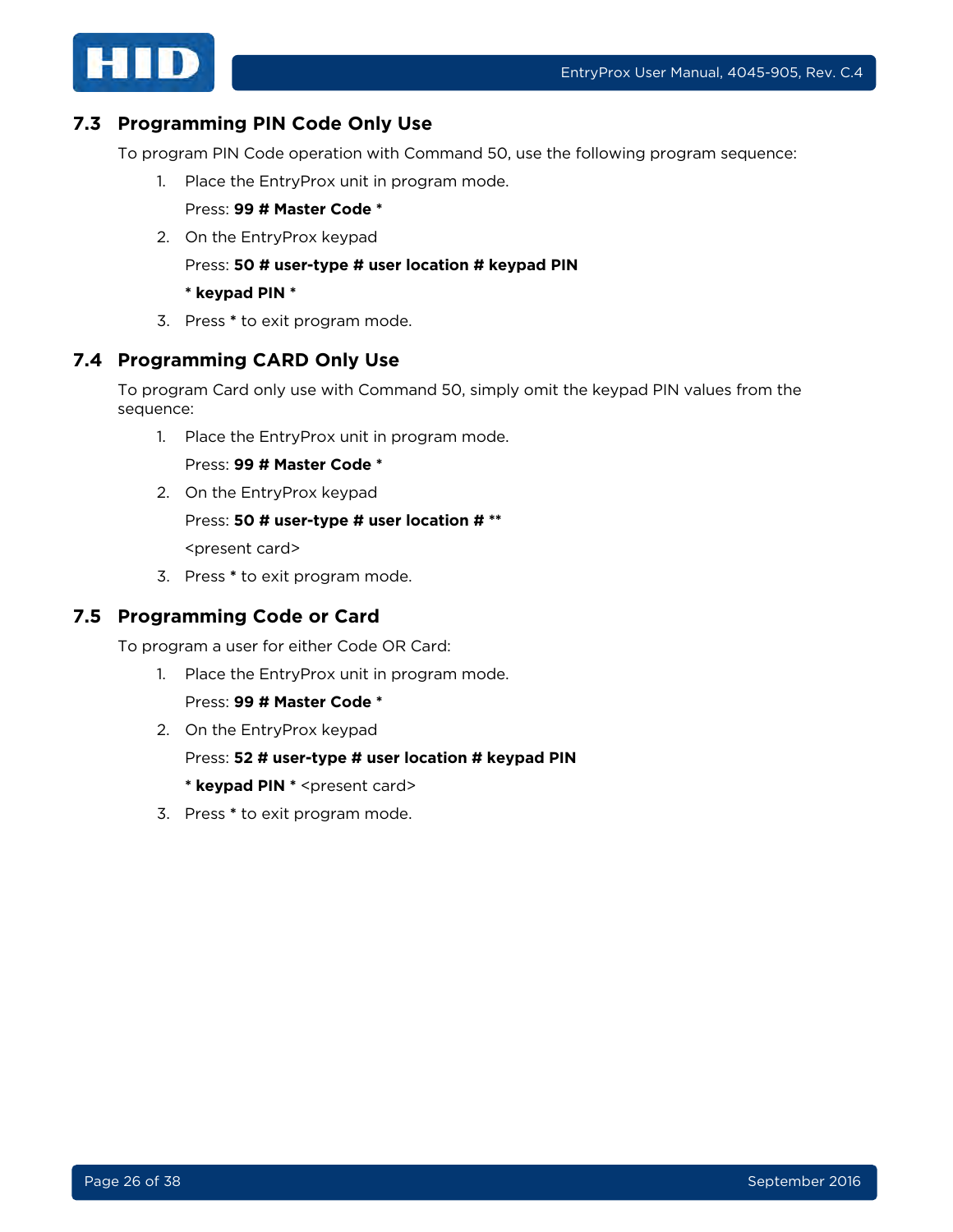<span id="page-26-0"></span>

Command 56 allows you to batch load multiple, sequential 26-bit HID cards into the EntryProx unit. Up to 2000 users can be added at one time. Cards need not be presented to the reader. Requirements are:

- Cards must all have the same Facility Code
- Cards must be sequentially numbered
- The Facility Code must be programmed into the unit before any batch loading. See *Section [10: Programming Commands](#page-32-0)*, Command 32, for the procedure.

**Note:** The Facility Code cannot be changed at a later time.

Cards with multiple Facility Codes or many numbering gaps must be entered by presentation to the reader, using Command 53.

If the Batch Loading conditions can be met:

1. Place the EntryProx unit in program mode.

Press: **99 # Master Code \*** 

2. On the EntryProx keypad

Press: **56 #** (total number of cards to be added) **#**

(starting user location) **# card number \***

#### **repeat card number \***

3. Press **\*** to exit program mode.

#### <span id="page-26-1"></span>**7.7 Batch Load By Presentation**

Use Command 53 to program a batch of cards into consecutive User Locations by specifying the starting User Location, then presenting cards or tags to the reader. Use any card format up to 37 bits. All cards are programmed alike and users are "card only." Card enrollment stops once the current user location exceeds 2000, or if you press any key to abort. **Keep a written record as you program cards**.

Existing data in the User Locations being programmed is overwritten, unless you present a card that is already programmed into the EntryProx, in which case an error is generated. To clear the error, press the \* key; then continue presenting cards.

To batch load by presentation, follow this procedure:

1. Place the EntryProx unit in program mode.

#### Press: **99 # Master Code \***

| <b>User Types - Reminder</b> |          |            |           |
|------------------------------|----------|------------|-----------|
| l 0-Toggle                   | 1-Normal | 2-Download | 3-Lockout |

2. On the EntryProx keypad

Press: **53 # user type # start location #** \*\* <present card> <present card>

<present card>…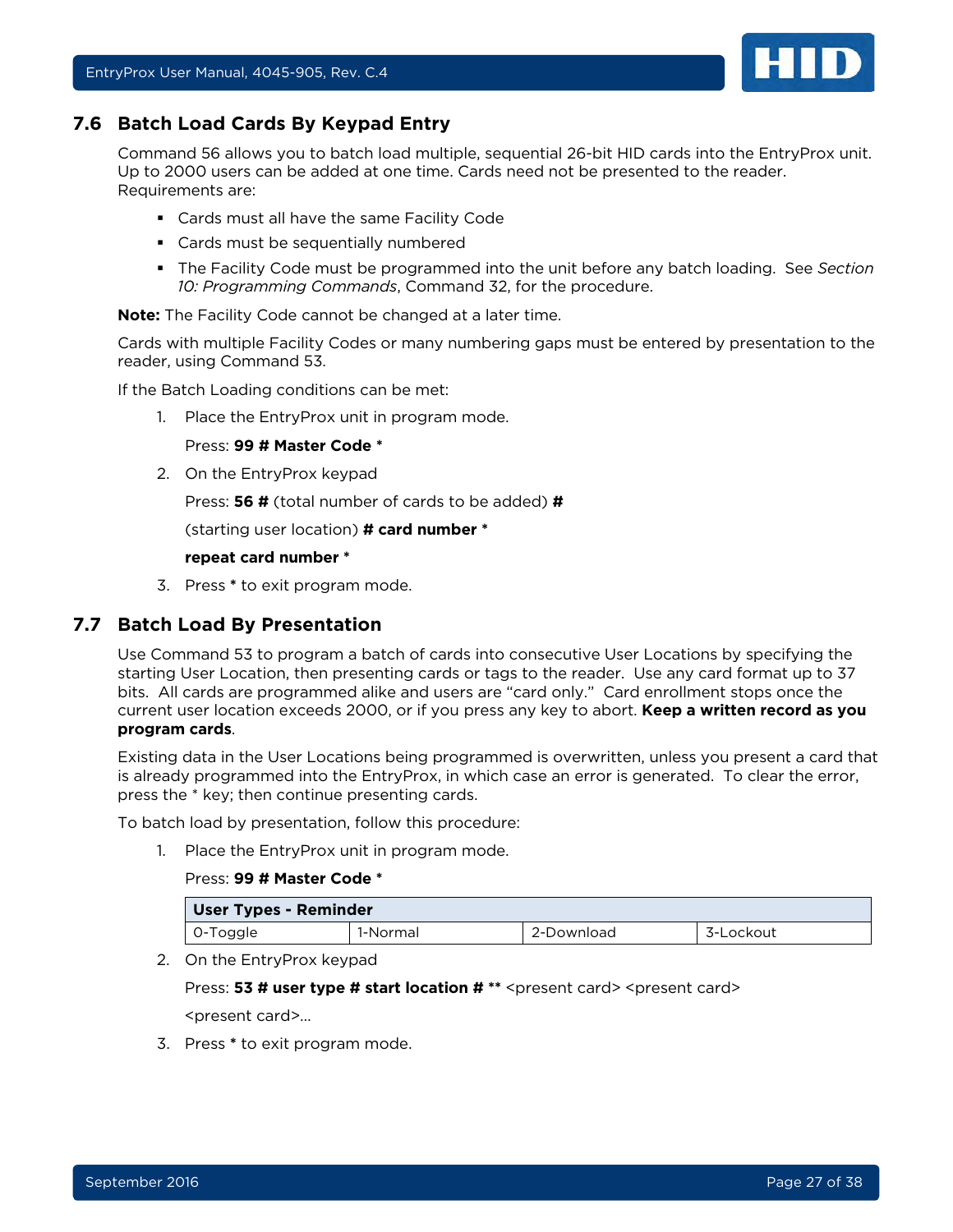

#### <span id="page-27-0"></span>**7.8 Deleting Users**

To delete a user from the EntryProx, you must know the User Location in which the information is stored.

1. Place the EntryProx unit in program mode.

Press: **99 # Master Code \***

2. On the EntryProx keypad,

Press: **user location #\*\***

3. Press **\*** to exit program mode.

#### <span id="page-27-1"></span>**7.9 Block Delete Users**

Use Command 58 to delete all cards/PINs in a block of User Locations. The yellow LED will blink rapidly during the deletion process. It can take several seconds to delete large blocks of users. **Note:** Entering a starting user location or number of locations which exceeds 2000 will generate a programming error.

To block delete user locations, follow this procedure:

1. Place the EntryProx unit in program mode.

#### Press: **99 # Master Code \***

2. On the EntryProx keypad.

Press: **8 # start location # start location # number of locations \* number of locations\***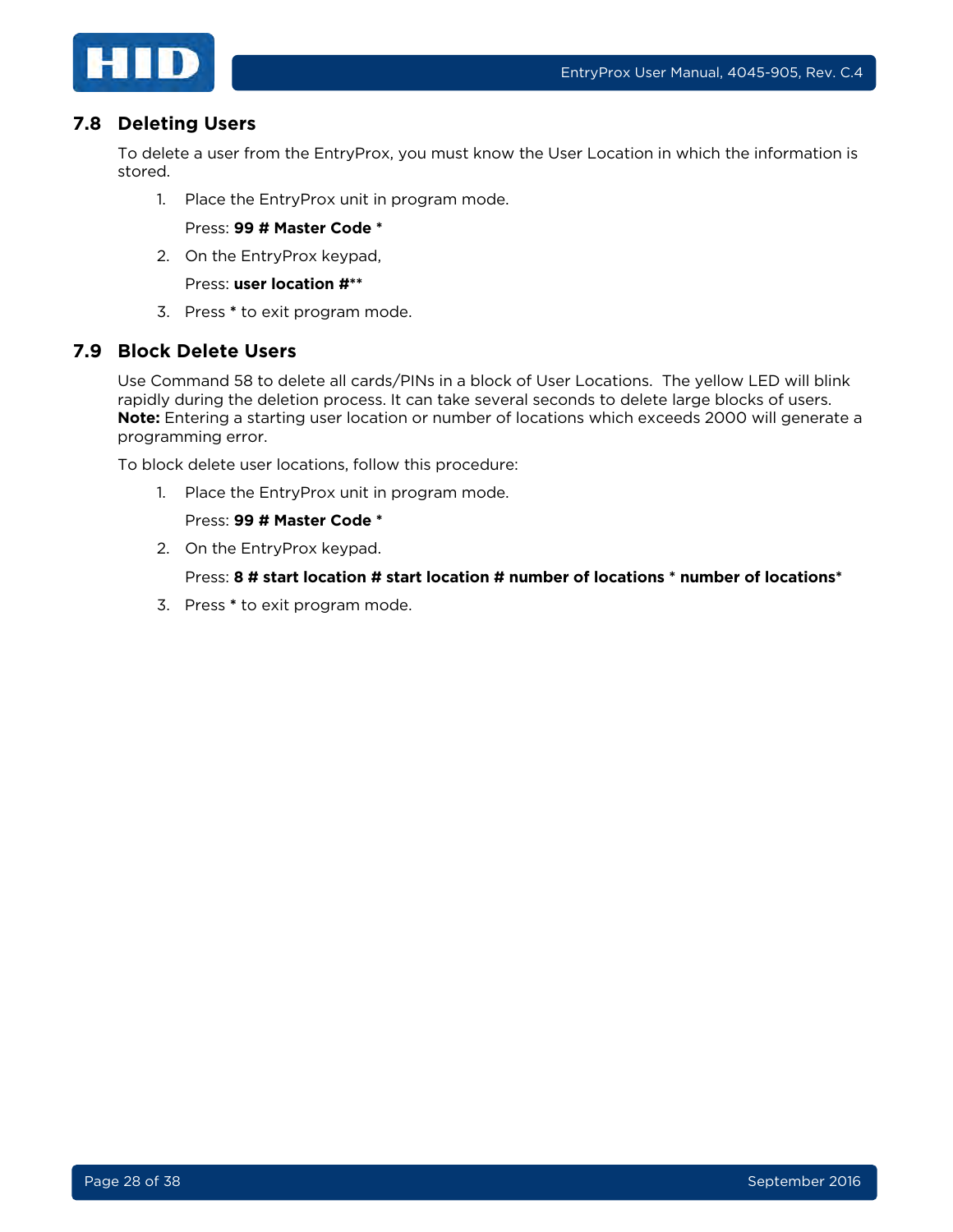

## <span id="page-28-0"></span>**8 Changing Operating Parameters**

Many users will use the EntryProx with the factory default operating parameters. The following commands include some of the most commonly customized parameters. For further refinements on EntryProx operation, review the options shown in *Section [10: Programming Commands](#page-32-0)*.

## <span id="page-28-1"></span>**8.1 Changing the Main Relay Time**

The main relay time applies to all users 1-2000. The factory default main relay time is five (5) seconds. Main relay time can be set from one to ninety-nine seconds in one-second increments using Command 11.

1. Place the EntryProx unit in program mode.

Press: **99 # Master Code \***

- 2. Enter the new main relay time, in seconds (from 1 to 99). For example, to enter 10 seconds Press: **11 # 10 # 0 # \*\***
- 3. Press **\*** to exit program mode

#### <span id="page-28-2"></span>**8.2 Invalid PIN Lockout**

Command 30, Option 18 allows you to enable or disable the Invalid PIN Lockout (IPL) feature. This feature prevents unauthorized persons from gaining entry by guessing PIN codes or Master Codes. When a preset number of invalid entries is exceeded (set by using Command 32 - option 4, default is 5) the EntryProx will either trigger the Forced Door output, or the keypad will be disabled for a user-configurable time period (select the action, using Command 30, option 19, and then set lockout time by using Command 32 – 5).

The invalid PIN code count is reset to zero by any of the following:

- **Entering a valid keypad PIN**
- **Presenting a programmed Prox card**
- **Entering a valid [99 # Master code\*] sequence**
- **The expiration of the keypad timer**

The Invalid PIN Lockout function disables all keypad PIN entries with the exception of the [99 # Master Code\*] sequence for the duration of the lockout.

To clear an active timed Invalid PIN Lockout do any of the following:

- Disconnect power to the system
- Present a valid Prox card programmed as "Card Only" or "Card OR Code"
- **Enter the [99 # Master Code \*] sequence**

**Note:** If an invalid [99# Master Code\*] is entered as part of the sequence to clear the IPL, a subsequent good [99# Master Code\*] sequence will not cancel the current lockout.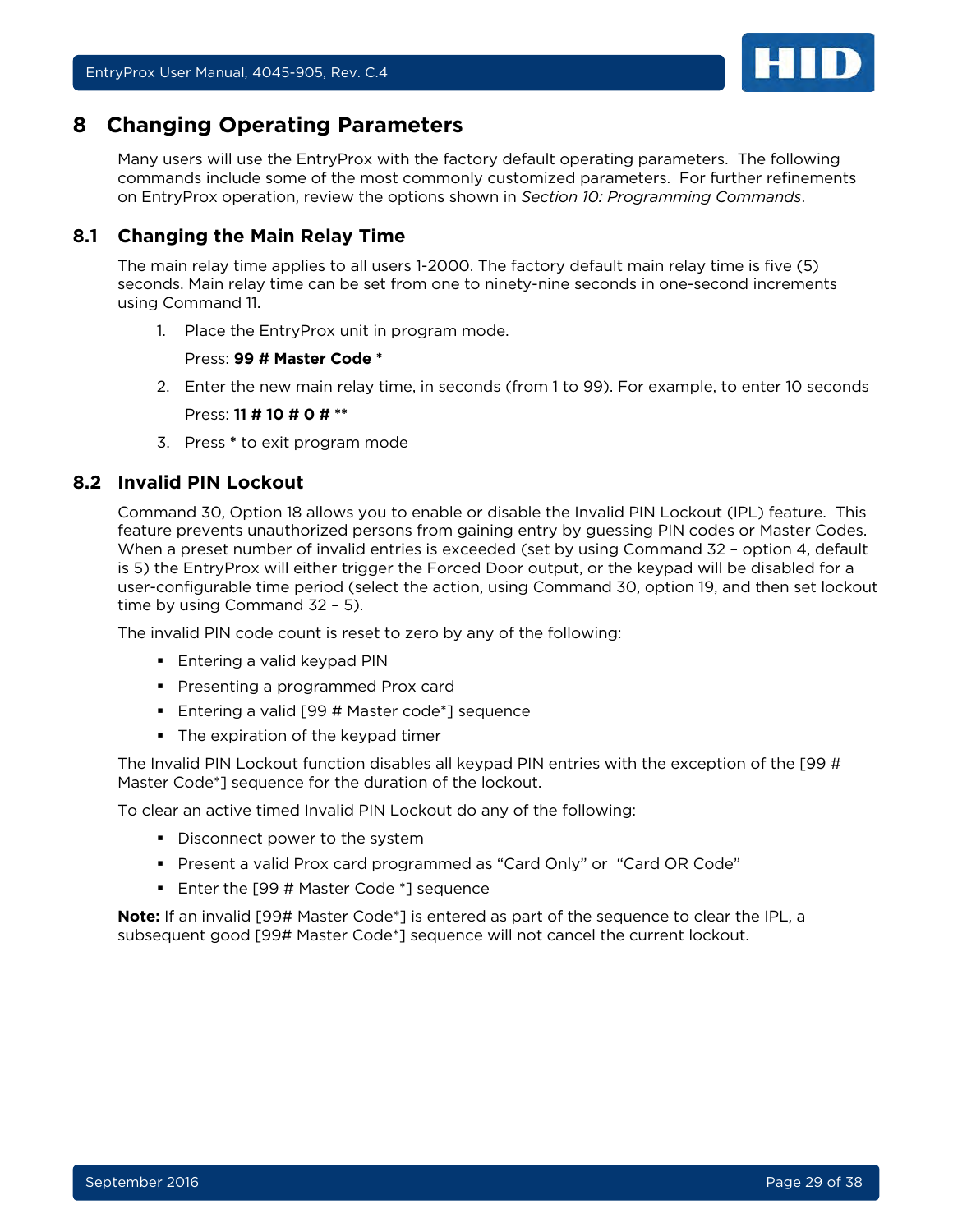

## <span id="page-29-0"></span>**8.3 Resetting the Master Cod and System Defaults Only**

Command 40 erases everything from the EntryProx memory except the user list and transaction log and restores the default settings. This is useful if the EntryProx unit has experienced programming problems, or if you wish to delete earlier programming.

When you do this command the following rules apply:

- If user #0 has not been programmed and user #1 is programmed then user #0 is erased and user #1 is set to default (1234).
- If user #0 has been programmed and user #1 has not been modified, user #0 and user #1 are set to default data (1234).
- If user #0 has been programmed and user #1 has been modified, user #0 is set to default (1234) and user #1 is not changed.

**Note:** You must change the master code after performing this command.

1. Place the EntryProx unit in program mode.

Press: **99 # Master Code \*** 

- 2. Press: **40 # 00000 # 00000 # \*\***
- 3. Press **\*** to exit program mode

#### <span id="page-29-1"></span>**8.4 Erasing Entire Memory/Resetting System Defaults**

Command 46 deletes everything from the EntryProx memory including the user list but not the transaction log and restores the default settings. This is used as a last resort if you need to erase a specific user and could not retrieve the Programmed User List. After performing this command the master code must be reprogrammed.

1. Place the EntryProx unit in program mode.

Press: **99 # Master Code \***

- 2. Press: **46 # 00000 # 00000 # \*\***
- 3. Press **\*** to exit program mode.

#### <span id="page-29-2"></span>**8.5 Turning KeyPress Audible Feedback On/Off**

The Keypress Audible Feedback command enables the sounder to beep once for each key press. This feature provides an audible acknowledgment that a particular key was pressed hard enough for the unit to understand. The factory-shipped default setting is ON, but it can be toggled ON and OFF as desired using command 30.

1. Place the EntryProx unit in program mode.

#### Press: **99 # Master Code \***

2. To enable this feature

Press: **30 # 0 # 1 # \*\***

3. To disable this feature

Press: **30 # 0 # 0 # \*\***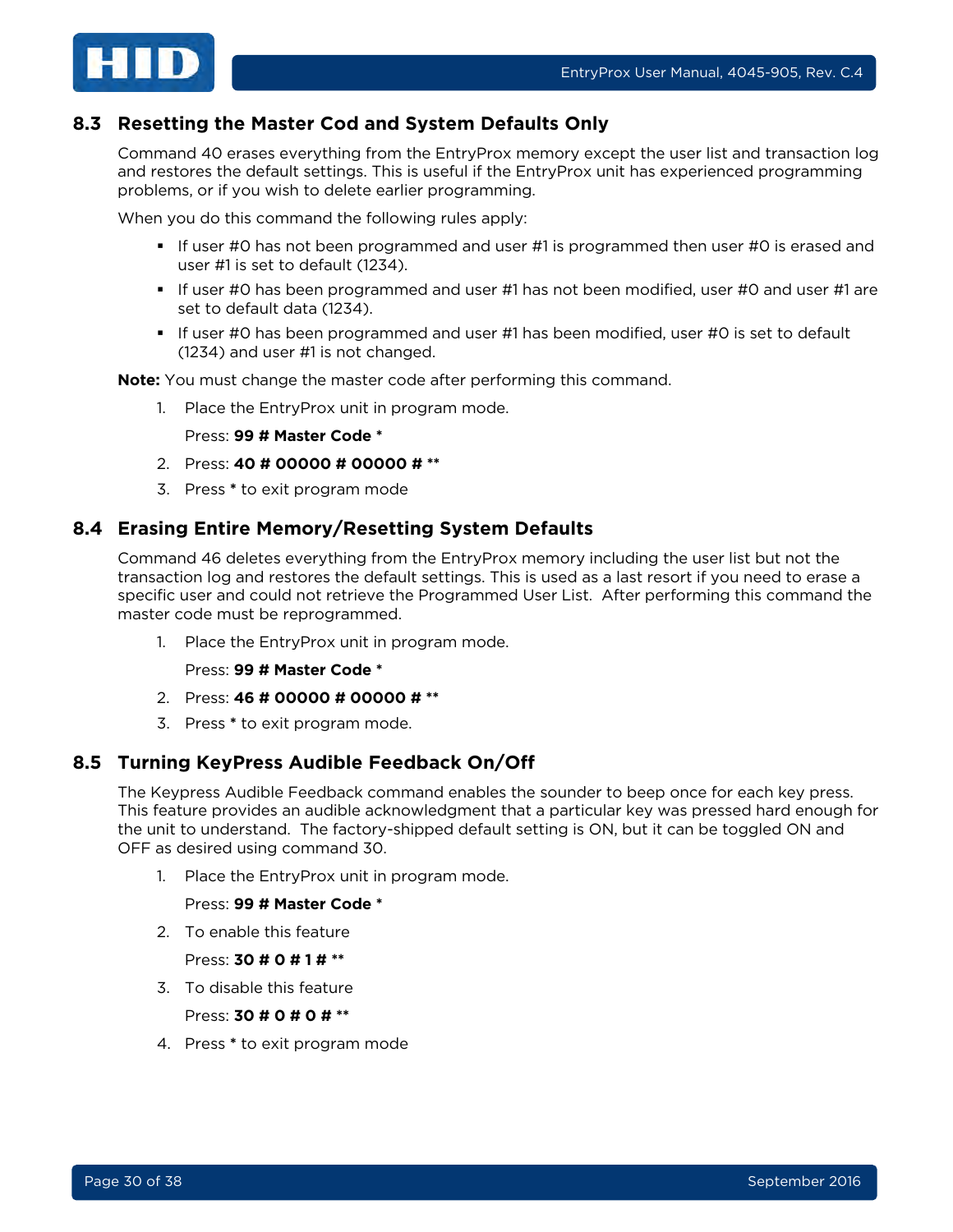

#### <span id="page-30-0"></span>**8.6 Turning Keypress Visual Feedback On/Off**

The keypress visual feedback feature lights the LED once for each key press. This feature provides a visual acknowledgment that a particular key was pressed hard enough for the unit to understand. The factory-shipped default setting is ON, but it can be toggled ON and OFF as desired.

1. Place the EntryProx unit in program mode.

Press: **99 # Master Code \***

2. To enable this feature

Press: **30 # 1 # 1 # \*\***

3. To disable this feature

Press: **30 # 1 # 0 # \*\***

4. Press **\*** to exit program mode

#### <span id="page-30-1"></span>**8.7 Auto Entry Enable**

This function is not recommended for use, as it lowers the overall security of the unit and affects programming sequences ending with the \* key. It is set with the 30# command (Set/Clear Standard Options). When this feature is enabled, any PIN code the same length as the master code does not require the \* key. Leave this feature in the default mode, which is OFF.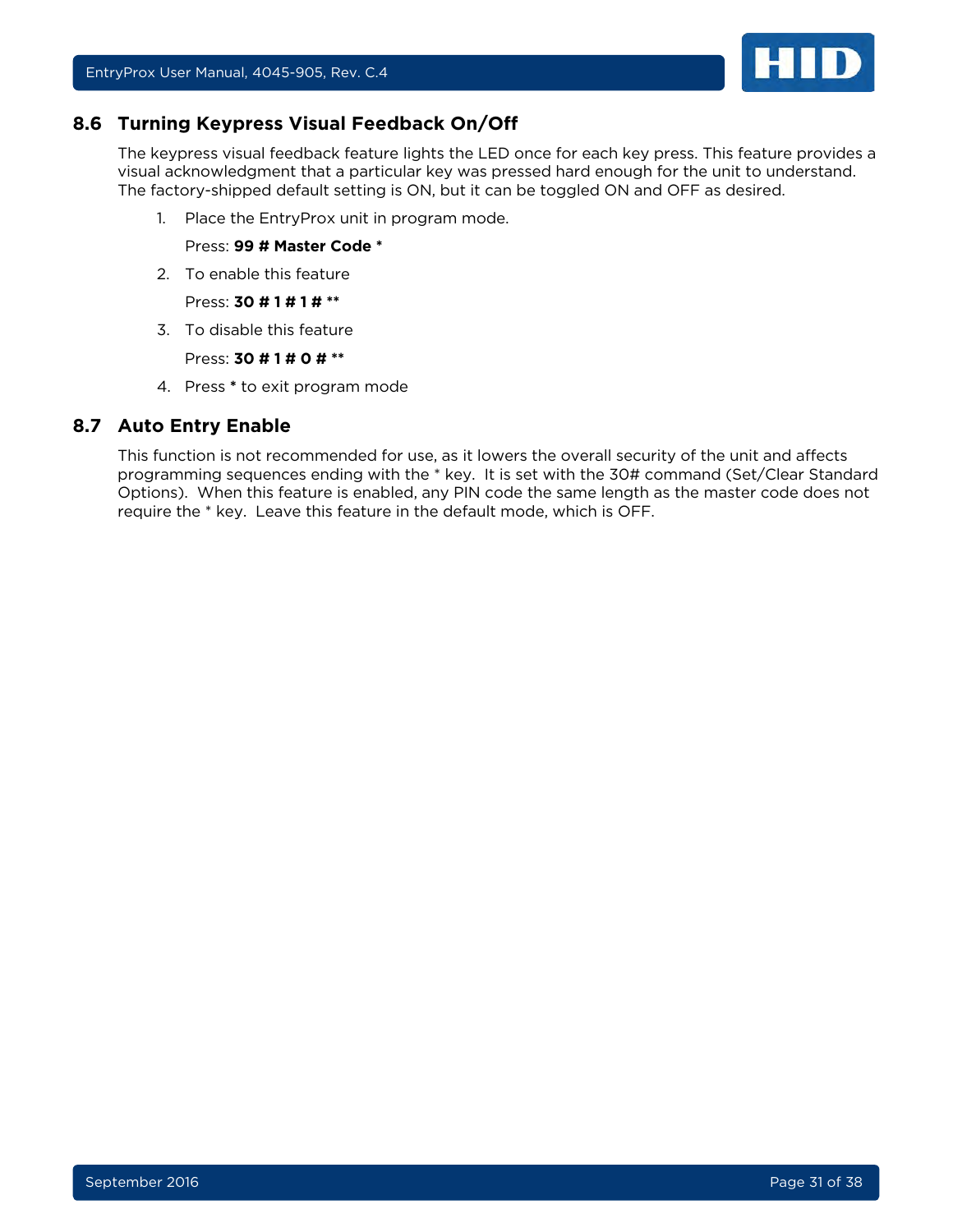

## <span id="page-31-0"></span>**9 Wiegand Mode**

If you program the EntryProx unit to operate in Wiegand mode with a separate access control panel, the following features are not accessible:

- **The EntryProx unit does not control door lock or unlocking operations.**
- The EntryProx unit is not able to store codes in memory.
- **The main and auxiliary relay functions are turned off.**
- **The door monitor and Request to Exit inputs are disabled.**

For more information on programming the EntryProx unit for Wiegand operation, please contact your local distributor.

## <span id="page-31-1"></span>**9.1 PIN Code Output In Wiegand Mode**

The system transmits keypad PINs while operating in Wiegand mode by processing any digit sequence terminated with the [\*] key as 26-bit Wiegand data. The current Facility Code (set using Code 32 - 2) will be used. Entering any PIN over 65535 will cause an error condition and no data will be sent.

**Note:** It may not be possible for some panels to perform Card and Code operation (requiring both) to gain access, because keypad data is sent in a card data format. If your panel cannot accept and interpret 26-bit format as PIN data, be sure to configure the user at the PC host software by entering the code into the CARD data field for that user, not the keypad PIN number field.

## <span id="page-31-2"></span>**9.2 LED Control Options for Wiegand Mode**

The combined programming for Options 30#9 – 30#12 and the Wiegand LED Control line affect the LED display in Wiegand mode. The following table shows how the LED will behave when the LED control line is open (normal) or grounded (asserted by the access control panel).

| Opt 9               |                          | Ω |   |    |   |   |  |
|---------------------|--------------------------|---|---|----|---|---|--|
| Opt 10              | $\overline{\phantom{0}}$ | - | ⌒ |    |   |   |  |
| Opt 11              |                          |   |   |    |   |   |  |
| Opt 12              |                          |   |   |    |   |   |  |
| <b>Led Ctl Open</b> |                          | G |   | G  | R | □ |  |
| <b>Led Ctl Gnd</b>  | G                        |   |   | רו |   |   |  |

See the following section for more on option programming.

**LED Color Key: G** – Green **R** – Red **Y** – Yellow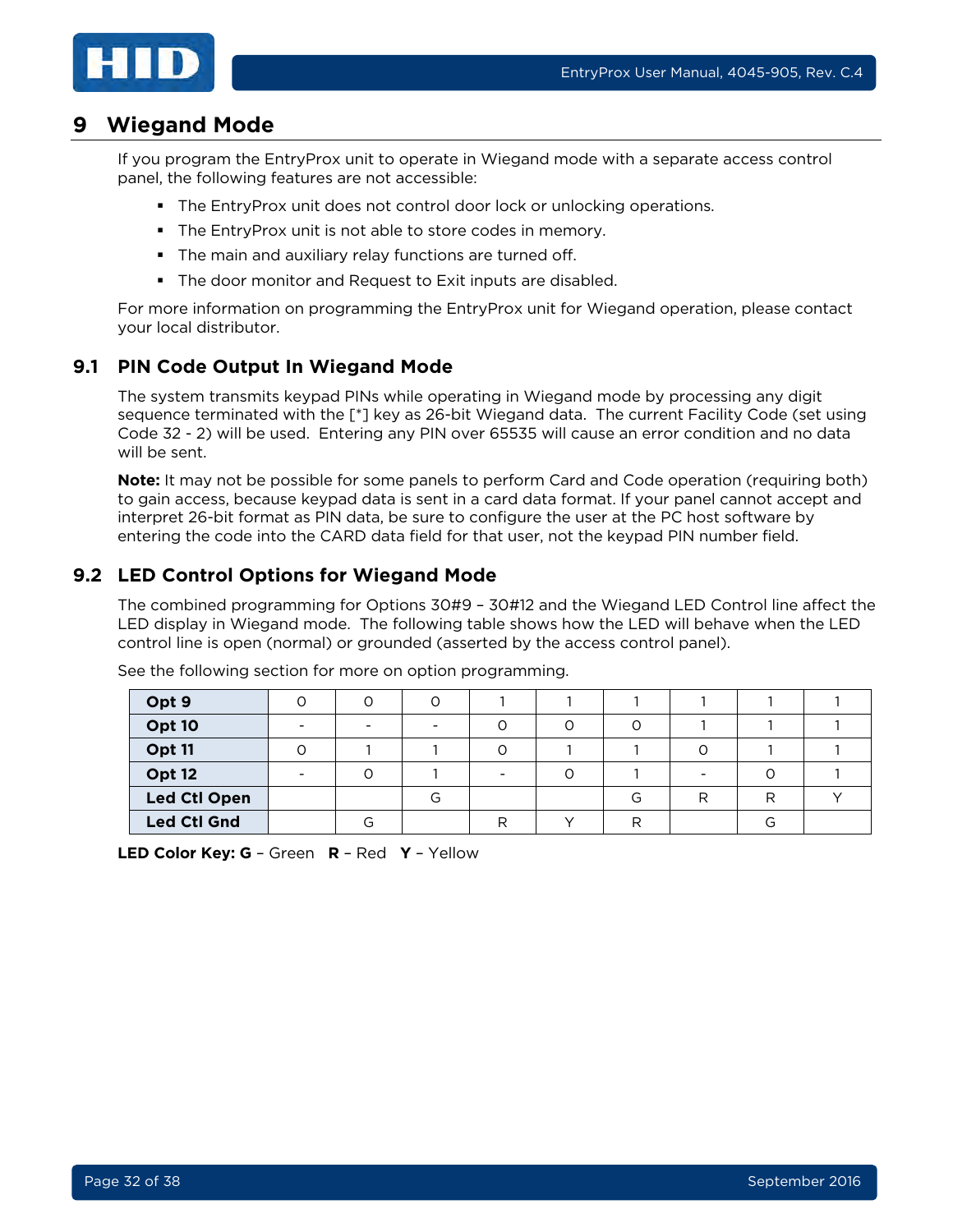

## <span id="page-32-0"></span>**10 Programming Commands**

Read the following table before completing programming of your EntryProx unit; it describes various programming commands and how to execute them. As with the previously described commands, you must first press 99 # (Master Code) \* to enter programming mode, enter the desired command sequence, and then press \* to exit programming mode. "Ref" number is for reference only, not to provide an ordered sequence of commands.

| <b>Ref</b>                                                                                            | Option                                                                                               | <b>Press</b>                  | <b>Details</b>                                                                                                                                                                                                                         |  |  |
|-------------------------------------------------------------------------------------------------------|------------------------------------------------------------------------------------------------------|-------------------------------|----------------------------------------------------------------------------------------------------------------------------------------------------------------------------------------------------------------------------------------|--|--|
| $\mathbf{1}$                                                                                          | Enter program mode                                                                                   | 99 # (Master<br>$Code)$ $*$   | Yellow LED blinks slowly                                                                                                                                                                                                               |  |  |
| $\overline{2}$                                                                                        | 50 # 1 # 0000 #<br>Program new master code into<br>user location 0<br>master code *<br>master code * |                               | Example: 4321 master code<br>$(50 \# 1 \# 0000 \# 4321 * 4321)^{3}$                                                                                                                                                                    |  |  |
| 3                                                                                                     | Set main relay time                                                                                  | 11 # tt # $0$ # **            | $tt = 1 - 99$ seconds                                                                                                                                                                                                                  |  |  |
| $\overline{4}$                                                                                        | Set AUX relay output                                                                                 | 15 # output mode<br># 0 # **  | <b>Output Modes:</b><br>$0 =$ disabled,<br>$1 =$ shunt,<br>$2 =$ forced door,<br>$3$ = propped door                                                                                                                                    |  |  |
| 5                                                                                                     | Delete users                                                                                         | User Location #<br>$***$      | Example: To delete user 100, press:<br>100#**                                                                                                                                                                                          |  |  |
| 6                                                                                                     | Download a transaction Log                                                                           | 70 # 0 # 0 # **               | Obsolete. No longer supported.                                                                                                                                                                                                         |  |  |
| $\overline{7}$                                                                                        | Set/clear standard option                                                                            | 30 # option # $s/c$<br>$#$ ** | See the following Option<br>numbers and descriptions.                                                                                                                                                                                  |  |  |
|                                                                                                       | standalone or Wiegand mode.                                                                          |                               | <sup>++</sup> If Option 30# 14# is enabled, this sets the time that a card must be removed from the RF field before it<br>can be re-read. If option 30#14# is disabled, this sets the time between successive readouts, used in either |  |  |
|                                                                                                       | Option Number/Description                                                                            |                               | Set/Clear                                                                                                                                                                                                                              |  |  |
|                                                                                                       | 0: Audio keypress feature                                                                            |                               | $0 = OFF/1 = ON$                                                                                                                                                                                                                       |  |  |
|                                                                                                       | 1: Visual keypress feature                                                                           |                               | $0 = OFF/1 = ON$                                                                                                                                                                                                                       |  |  |
|                                                                                                       | 2: Auto entry enable                                                                                 |                               | 0 = OFF/1 = ON (Recommend OFF)                                                                                                                                                                                                         |  |  |
|                                                                                                       | 3: Stand-alone/Wiegand operation<br>4: Facility code access (26-bit cards only)                      |                               | $O =$ standalone/1=Wiegand<br>$0 = OFF/1 = ON$                                                                                                                                                                                         |  |  |
|                                                                                                       | Note: This disables the "toggle" card function.                                                      |                               |                                                                                                                                                                                                                                        |  |  |
|                                                                                                       | 5: Forced door audio alert                                                                           |                               | $0 = OFF / 1 = ON$                                                                                                                                                                                                                     |  |  |
|                                                                                                       | 6: Propped door audio alert                                                                          |                               | $0 = OFF/1 = ON$                                                                                                                                                                                                                       |  |  |
|                                                                                                       | 7: Internal Request to Exit switch                                                                   |                               | $0 = OFF/1 = ON$                                                                                                                                                                                                                       |  |  |
|                                                                                                       | 8: US/EU Daylight Savings rollover dates                                                             |                               | $O Y US/1 = European$                                                                                                                                                                                                                  |  |  |
|                                                                                                       | 9: Wiegand red LED enable                                                                            |                               |                                                                                                                                                                                                                                        |  |  |
|                                                                                                       | 10: Wiegand red LED active state                                                                     |                               | $0 = OFF/1 = ON$                                                                                                                                                                                                                       |  |  |
|                                                                                                       | 11: Wiegand green LED enable                                                                         |                               | $O = LOW/1 = HIGH$<br>$0 = OFF / 1 = ON$                                                                                                                                                                                               |  |  |
|                                                                                                       | 12: Wiegand green LED active                                                                         |                               | $O = LOW/1 = HIGH$                                                                                                                                                                                                                     |  |  |
|                                                                                                       | 13: Automatic Daylight Savings Time change                                                           |                               | $0 =$ OFF/1 = ON                                                                                                                                                                                                                       |  |  |
| 14: Prox card antipassback select<br>18: Invalid PIN lockout select<br>19: Invalid PIN lockout action |                                                                                                      |                               | $0 =$ OFF $/$ 1= ON (prevents multiple card<br>reads in Wiegand mode)<br>$0 =$ OFF $/$ 1= ON<br>0 = TIMED LOCKOUT / 1 = Forced Door<br>Output                                                                                          |  |  |
| 8                                                                                                     | Download programmed user list                                                                        | 25 # 0 # 0# **                | Obsolete. No longer supported.                                                                                                                                                                                                         |  |  |
| 9                                                                                                     | Download programmed user list<br>25 # 0 # start<br>(starting at a certain user)<br>user $\#$ **      |                               | Obsolete. No longer supported.                                                                                                                                                                                                         |  |  |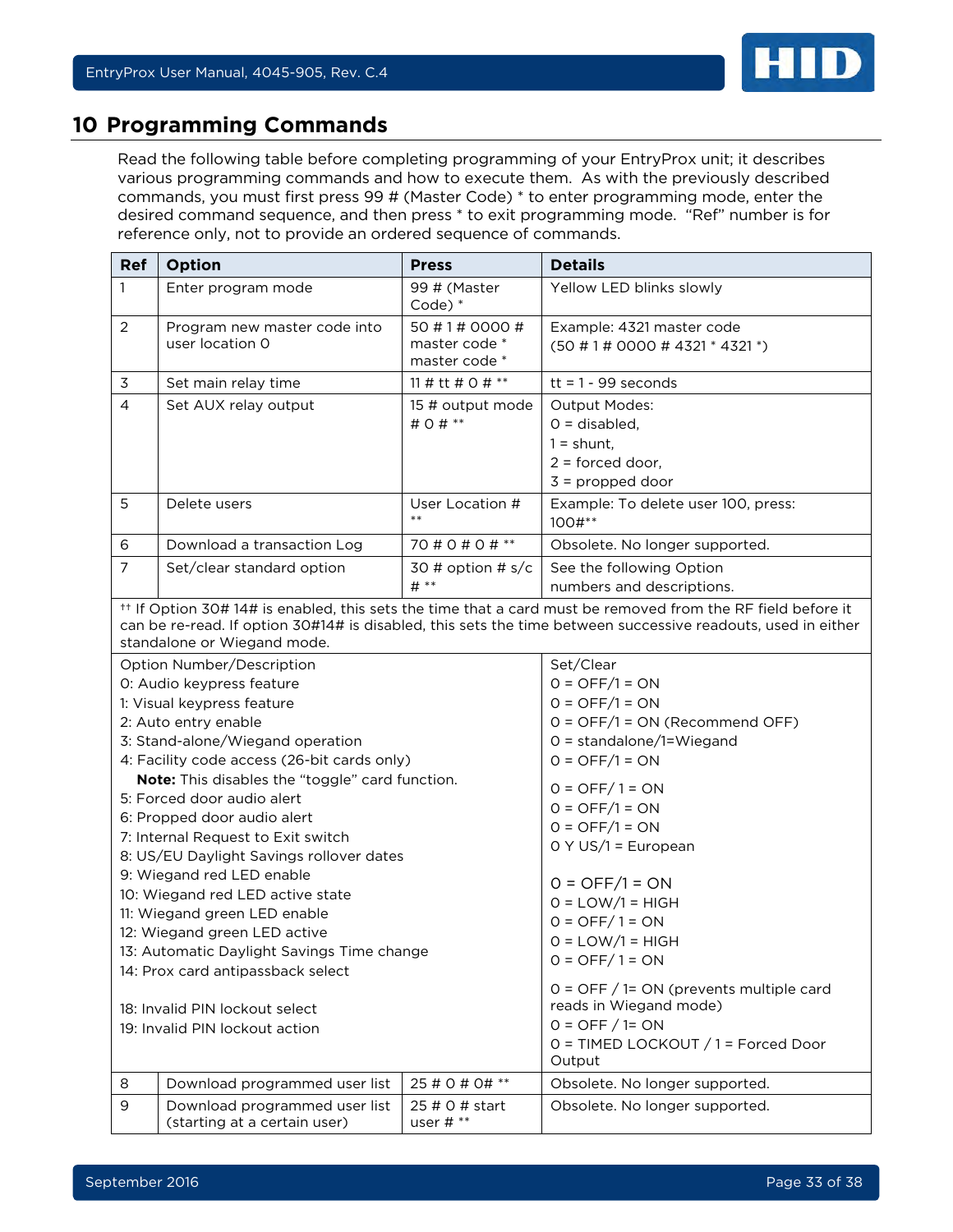

| Ref | Option                                                                                               | <b>Press</b>                                                                                  | <b>Details</b>                                                                                                                                                                                                                                                                                                                                                                                                                                                                                                             |
|-----|------------------------------------------------------------------------------------------------------|-----------------------------------------------------------------------------------------------|----------------------------------------------------------------------------------------------------------------------------------------------------------------------------------------------------------------------------------------------------------------------------------------------------------------------------------------------------------------------------------------------------------------------------------------------------------------------------------------------------------------------------|
| 10  | Change Wiegand &<br>Miscellaneous parameters                                                         | 32 # parameter #<br>value # **                                                                | Parameter/Value<br>O, Wiegand pulse width, default=8, 160µs,<br>(1=20µs), range= 1-255<br>1, Wiegand interpulse spacing, default=32,<br>640µs, (1=20µs), range=1-255<br>2, Facility Code/0-225<br>(default = 1) (26-bit cards only) verify!<br>3, Process card timer 2 - 240 in 1/4 second<br>increments, defaults to 4 - 1 second <sup>++</sup><br>4, Invalid PIN lockout threshold 1-50<br>attempts (defaults to 5)<br>5, Invalid PIN lockout duration 1 - 255 in 5<br>second increments (defaults to 60 - 5<br>minutes) |
| 11  | Set system time                                                                                      | 41 # hhmm # $0$ #<br>$***$                                                                    | $h_{mm}$ = $hour/minute$ ,<br>24-hr format                                                                                                                                                                                                                                                                                                                                                                                                                                                                                 |
| 12  | Set system date                                                                                      | 42 # mmddyy #<br>dow $\#$ **                                                                  | mmddyy = month, day, year;<br>$dow = day of week, where 1 = Sunday$                                                                                                                                                                                                                                                                                                                                                                                                                                                        |
| 13  | Set door number                                                                                      | 43 # nnnn # 0 #<br>$***$                                                                      | nnnn = door number (for downloaded<br>reports)                                                                                                                                                                                                                                                                                                                                                                                                                                                                             |
| 14  | Set propped door time (this sets<br>delay time for both the Aux<br>Relay and local sounder)          | 44 # ttt # 0 # **                                                                             | ttt = propped door time, to nearest 10's<br>seconds, entered as 10 -990; default = 30<br>seconds                                                                                                                                                                                                                                                                                                                                                                                                                           |
| 15  | Set forced door time (this sets<br>active time for both the Aux<br>Relay and local<br>sounder)       | 45 # ttt # 0 # **                                                                             | ttt = forced door time, to nearest 10's<br>seconds, entered as 10 - 990; default = 10<br>seconds                                                                                                                                                                                                                                                                                                                                                                                                                           |
| 16  | Delete memory except user list<br>and restore system defaults<br>(also see command 46)               | 40 # 00000 #<br>00000#**                                                                      |                                                                                                                                                                                                                                                                                                                                                                                                                                                                                                                            |
| 17  | Delete all memory and reset<br>system defaults                                                       | 46 # 00000 #<br>00000#**                                                                      |                                                                                                                                                                                                                                                                                                                                                                                                                                                                                                                            |
| 18  | Program user:<br>Code ONLY<br>Note: You can program the four<br>types of users shown to the<br>right | 50 # user-type $#$<br>user location #<br>code * repeat<br>code *                              | User Types:<br>0 - Toggle/latch strike<br>1 - Normal Access<br>2 - Log Download<br>3 - Lockout                                                                                                                                                                                                                                                                                                                                                                                                                             |
| 19  | Program user:<br>Code AND Card                                                                       | 50 # user-type #<br>user location #<br>code * repeat<br>code *<br><present card=""></present> |                                                                                                                                                                                                                                                                                                                                                                                                                                                                                                                            |
| 20  | Program user:<br>Card ONLY                                                                           | 50 # user-type #<br>user location # *<br><present card=""></present>                          |                                                                                                                                                                                                                                                                                                                                                                                                                                                                                                                            |
| 20A | Program new master code into<br>user location 0                                                      | 50 # 1 # 0000 #<br>master code *<br>master code *                                             |                                                                                                                                                                                                                                                                                                                                                                                                                                                                                                                            |
| 21  | Program card user manually:<br>Card Only (26-bit cards ONLY)                                         | 51 # user-type $#$<br>user location #<br>card ID * card ID                                    | The card ID appears on the card (Facility<br>Code must be entered first; see 32 # 2 #<br>command)                                                                                                                                                                                                                                                                                                                                                                                                                          |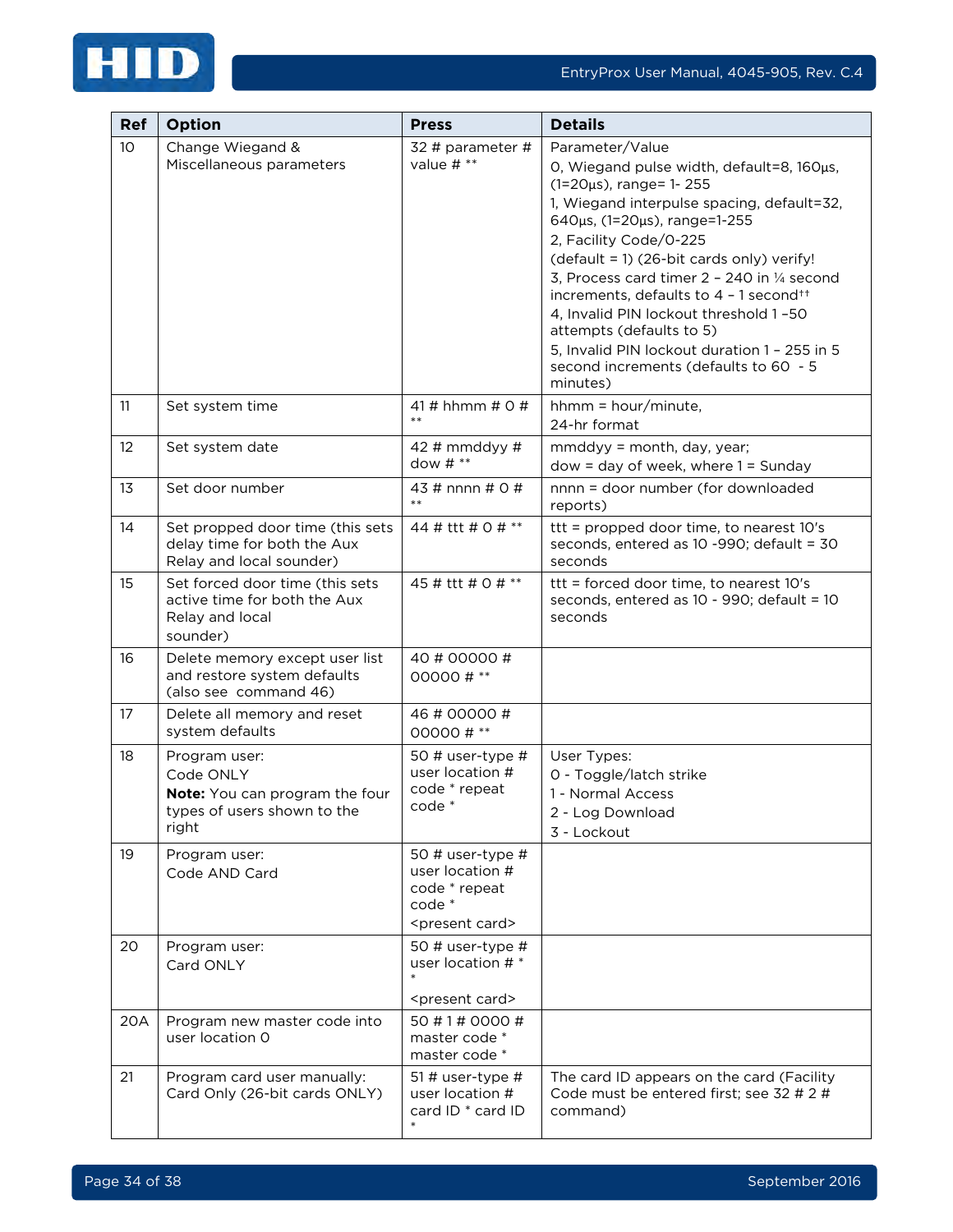## EntryProx User Manual, 4045-905, Rev. C.4



| Ref | <b>Option</b>                                                  | <b>Press</b>                                                                                                                                                                                                                                                                                                                                                                                                        | <b>Details</b>                                                                                                                                                                                       |  |  |
|-----|----------------------------------------------------------------|---------------------------------------------------------------------------------------------------------------------------------------------------------------------------------------------------------------------------------------------------------------------------------------------------------------------------------------------------------------------------------------------------------------------|------------------------------------------------------------------------------------------------------------------------------------------------------------------------------------------------------|--|--|
| 22  | Program user:<br>Code OR Card                                  | 52 # user-type $#$<br>user location #<br>code* repeat<br>code *<br><present card=""></present>                                                                                                                                                                                                                                                                                                                      |                                                                                                                                                                                                      |  |  |
| 23  | Program a group of consecutive<br>users by presenting cards    | 53 # user type $#$<br>start location # **<br><present card=""><br/><present card=""><br/><present card=""></present></present></present>                                                                                                                                                                                                                                                                            | Programs card-only users. Stops at user<br>location 2000, or press any key to abort.<br>Erases existing programming. If an existing<br>card is presented, an error will occur - press<br>* to resume |  |  |
| 24  | Perform batch entry of users:<br>Card only (26-bit cards ONLY) | 56 # total count<br># starting user<br>location #<br>starting card ID <sup>*</sup><br>starting<br>card ID <sup>*</sup>                                                                                                                                                                                                                                                                                              | The card ID appears on the card; (Facility<br>Code must be entered first; see 32 # 2 #<br>command)                                                                                                   |  |  |
| 25  | <b>Block Delete Users</b>                                      | 58 # start user #<br>start user #<br>number of users *<br>number of users *                                                                                                                                                                                                                                                                                                                                         | Yellow LED blinks rapidly; allow several<br>seconds for large blocks of users. Cannot<br>delete: master user, more than 2000 users,<br>or user location greater than 2000.                           |  |  |
| 26  | <b>Quick Enroll Card</b>                                       | User Location #*<br>* <present card=""></present>                                                                                                                                                                                                                                                                                                                                                                   |                                                                                                                                                                                                      |  |  |
| 27  | Download Transaction Log via<br>IR port                        | 70 # 0 # 0 # $**$                                                                                                                                                                                                                                                                                                                                                                                                   | Obsolete. No longer supported.                                                                                                                                                                       |  |  |
| 28  | Set transaction log mask<br>(set/clear event logging)          | 73 # event # set/<br>clear # **                                                                                                                                                                                                                                                                                                                                                                                     | Prevent specified transactions from being<br>logged.<br>Set =0 (prevent)<br>Clear = $1$ (restore)<br>See the following Code - Transaction Event<br>list.                                             |  |  |
|     |                                                                | Code - Transaction Event<br>01 - Access Denied<br>02 - Program Denied<br>04 - Request to Exit<br>05 - Door Ajar<br>06 - Door Closed<br>07 - Forced Door<br>10 - Invalid PIN Lockout<br>12 - Facility Code Access<br>16 - Obsolete. No longer supported.<br>17 - Access<br>20 - Toggle ON<br>21 - Toggle OFF<br>24 - Lockout ON<br>25 - Lockout OFF<br>27 - Mismatch<br>29 - Program Mode started<br>30 - Log erased |                                                                                                                                                                                                      |  |  |
| 29  | Reset transaction Log                                          | 76 # 00000 #<br>00000#**                                                                                                                                                                                                                                                                                                                                                                                            |                                                                                                                                                                                                      |  |  |
| 30  | To exit Program mode                                           | * (after final<br>command)                                                                                                                                                                                                                                                                                                                                                                                          | Yellow LED stops flashing                                                                                                                                                                            |  |  |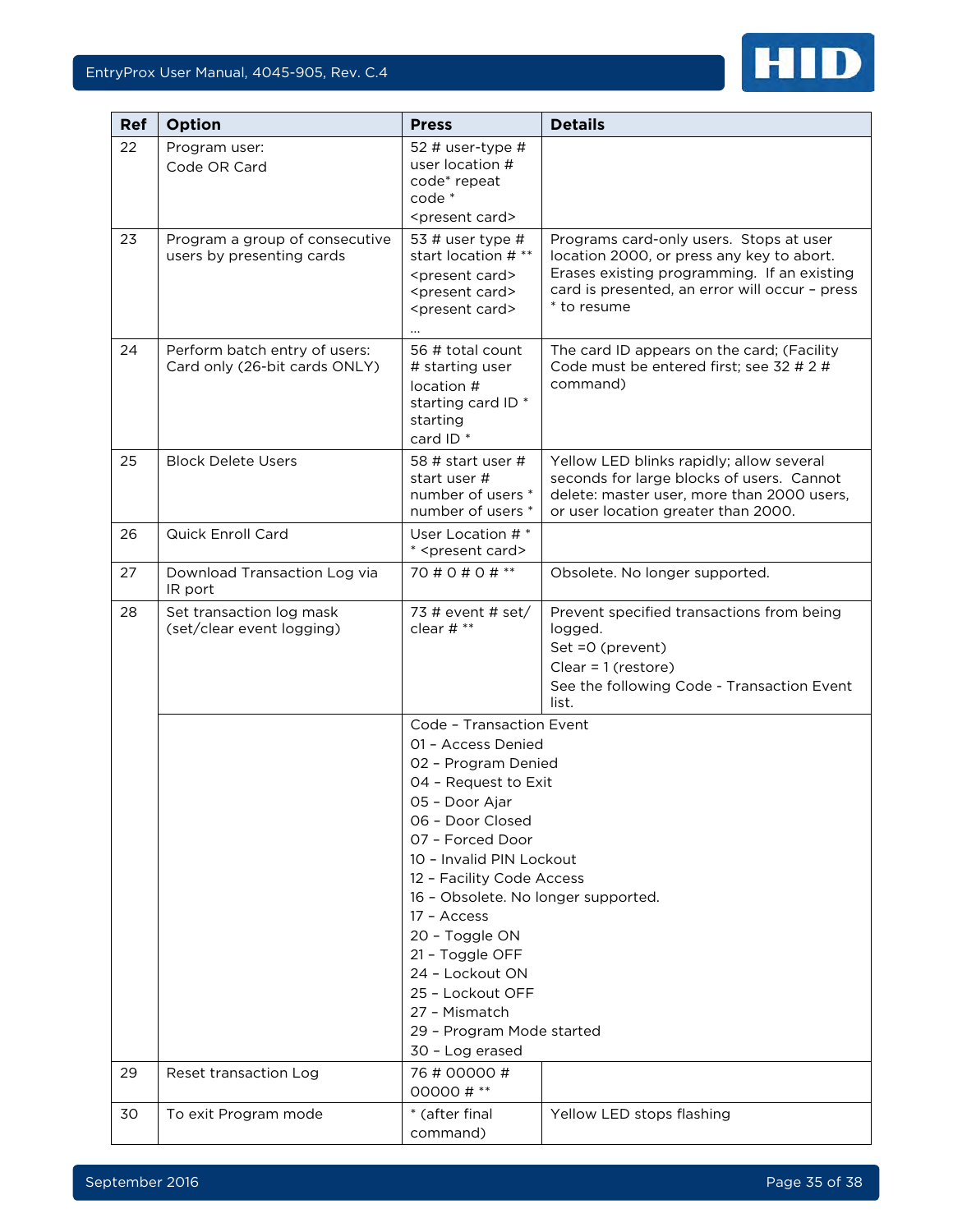



# <span id="page-35-0"></span>**11 LED/Sounder Status Indications**

| <b>LED or Sounder</b> | <b>Visual/Audible Condition</b>                             | <b>Description</b>                                                                                                                                                                           |  |  |
|-----------------------|-------------------------------------------------------------|----------------------------------------------------------------------------------------------------------------------------------------------------------------------------------------------|--|--|
| <b>Yellow LED</b>     | Slow blink                                                  | Unit is in Program mode                                                                                                                                                                      |  |  |
|                       | Rapid blink                                                 | Verify mode is active (checking that the<br>last<br>two values in sequence match)                                                                                                            |  |  |
|                       | Steady                                                      | Program error; to clear, press *                                                                                                                                                             |  |  |
|                       | Very rapid blink                                            | Memory (EEPROM) erase is in progress<br>commands 40/46, 58 loop-back)                                                                                                                        |  |  |
| <b>Bi-Color LED</b>   | Steady red                                                  | Strike is locked                                                                                                                                                                             |  |  |
|                       | Steady green                                                | Strike is energized (timed or latched)                                                                                                                                                       |  |  |
|                       | Slow blinking green                                         | Obsolete. No longer supported.                                                                                                                                                               |  |  |
|                       | Solid green with red flicker                                | Strike toggle is unlocked and used<br>lockout active                                                                                                                                         |  |  |
|                       | Red/green alternating                                       | Awaiting second form of ID during "Card<br>AND Code" access attempt                                                                                                                          |  |  |
|                       | Red blink                                                   | User lockout is active and strike locked:<br>red LED drops out for 100 ms every<br>second; normal users cannot change the<br>state of the relay. This also indicates<br>Invalid Pin Lockout. |  |  |
| <b>Sounder</b>        | Short beep (100 ms) every 2 seconds                         | Propped door is active                                                                                                                                                                       |  |  |
|                       | Sounder 1/2 second on, 1/2 second off                       | Forced door is active                                                                                                                                                                        |  |  |
|                       | 3 rapid beeps after code is entered or<br>card is presented | Code or Card is not found                                                                                                                                                                    |  |  |
|                       | 3 slow beeps (250 ms), then a single<br>beep                | Self-test is complete                                                                                                                                                                        |  |  |
|                       | 1 single beep                                               | Valid card access                                                                                                                                                                            |  |  |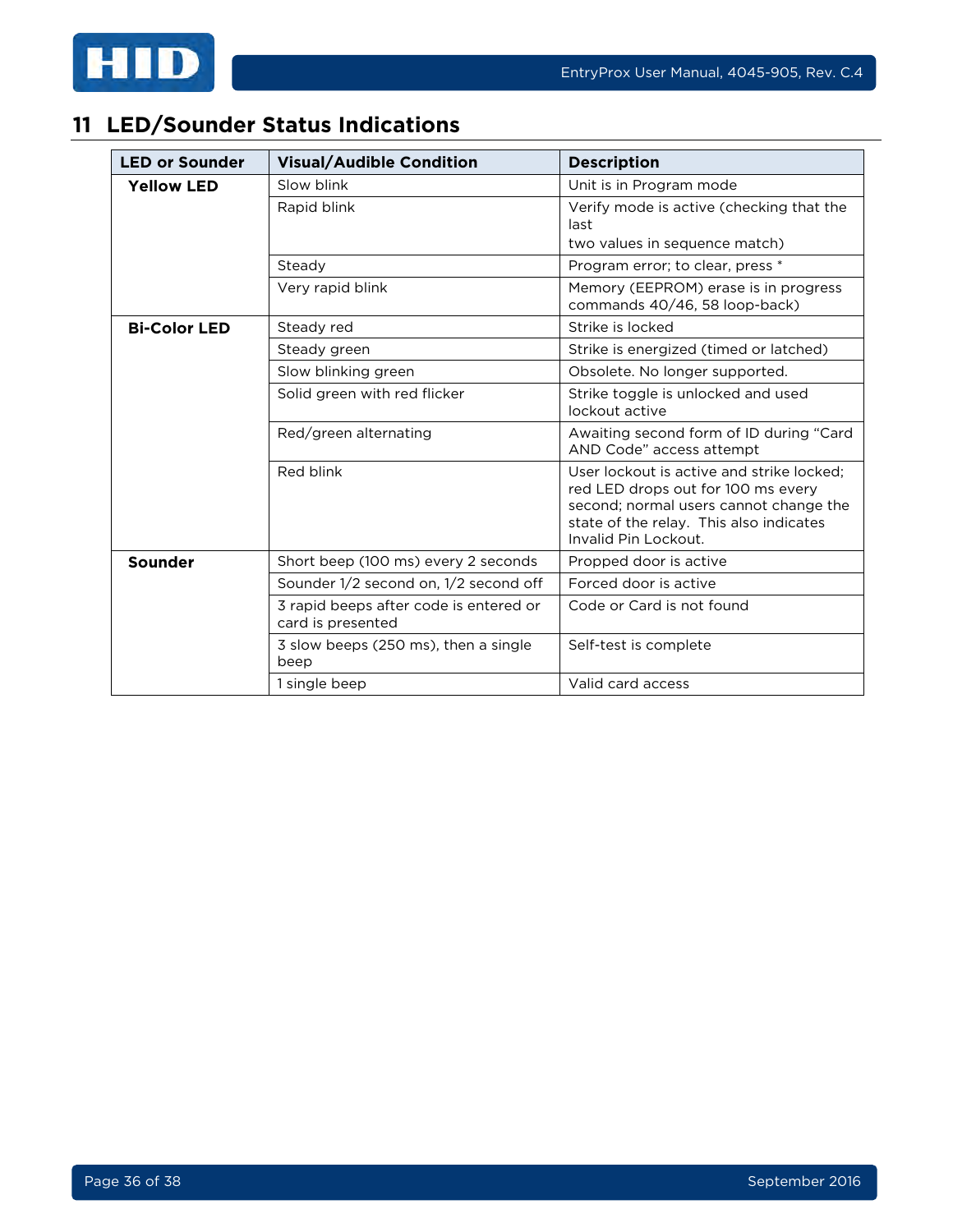

# <span id="page-36-0"></span>**Appendix: A Users Chart for Record Keeping**

**Note:** Do not write on this page. Use it as a photocopy master and follow the applicable recommendations:

- Make the number of copies required to record all programmed users.
- Write the specified information in the appropriate spaces.
- **Place the users' charts in a binder and keep it in a secure location.**

| <b>User</b><br>Location   $Type$ | Code | Card | <b>AND</b> | OR   Last Name | First Name   Other |  |
|----------------------------------|------|------|------------|----------------|--------------------|--|
|                                  |      |      |            |                |                    |  |
|                                  |      |      |            |                |                    |  |
|                                  |      |      |            |                |                    |  |
|                                  |      |      |            |                |                    |  |
|                                  |      |      |            |                |                    |  |
|                                  |      |      |            |                |                    |  |
|                                  |      |      |            |                |                    |  |
|                                  |      |      |            |                |                    |  |
|                                  |      |      |            |                |                    |  |
|                                  |      |      |            |                |                    |  |
|                                  |      |      |            |                |                    |  |
|                                  |      |      |            |                |                    |  |
|                                  |      |      |            |                |                    |  |
|                                  |      |      |            |                |                    |  |
|                                  |      |      |            |                |                    |  |
|                                  |      |      |            |                |                    |  |
|                                  |      |      |            |                |                    |  |
|                                  |      |      |            |                |                    |  |
|                                  |      |      |            |                |                    |  |
|                                  |      |      |            |                |                    |  |